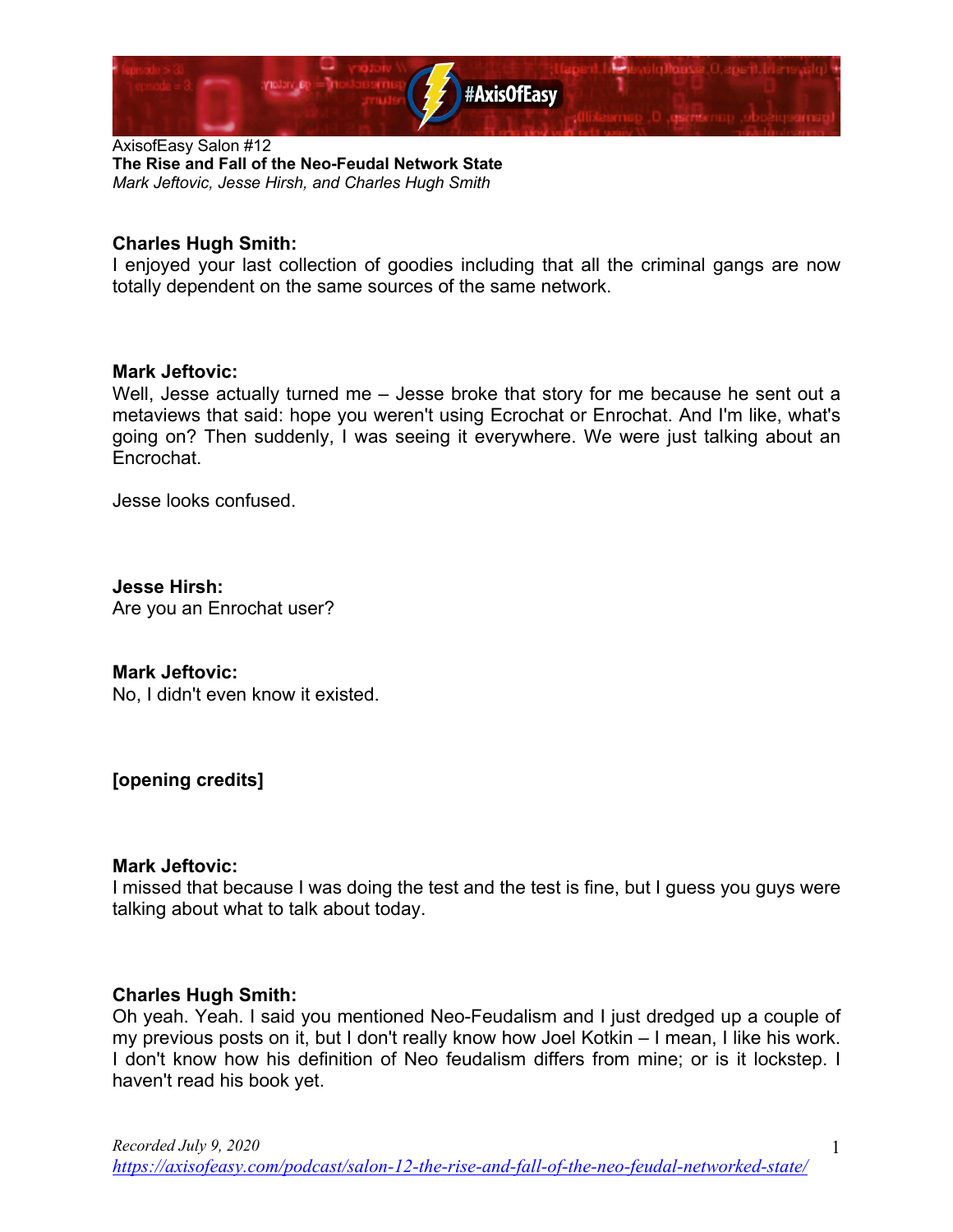

#### **Mark Jeftivic:**

It's right in the ballpark. And the funny thing is that at the same time, as you know, I've been re-listening to The Sovereign Individual and I'm at the part in the book where they're describing the transition from past the Roman empire, the fall of the Roman empire, going into feudalism coming out of the dark ages. So I'm kind of – this neat historical parallel where this book is describing the sort of socioeconomic imperatives that fueled feudalism the first time around. And now, reading your stuff and reading this book, Joel Kotkins or whatever his name is, describing the Neo-feudalism, what's happening today. And it really seems prescient or that history rhyming kind of thing.

And let me just quickly say, this is AxisofEasy #12, right?

**Charles Hugh Smith:**

Number 12. Yeah.

#### **Mark Jeftovic:**

With Charles Hugh Smith from Hawaii, Jesse Hirsch from Ottawa Valley, I'm Mark Jeftovic in Toronto. And here we are talking about Neo-Feudalism, Tiktok and Enrochat.

#### **Jesse Hirsh:**

Everytime you number the episode, I get anxious. Cause it feels like it's going to later be some citation.

Like, *as you said in episode 10 at the 25-minute mark, I just – I have to take issue with that".*

#### **Mark Jeftovic:**

People will argue over it on the Wikipedia page someday. You know, it's like: *In Salon #156…*

# **Jesse Hirsh:**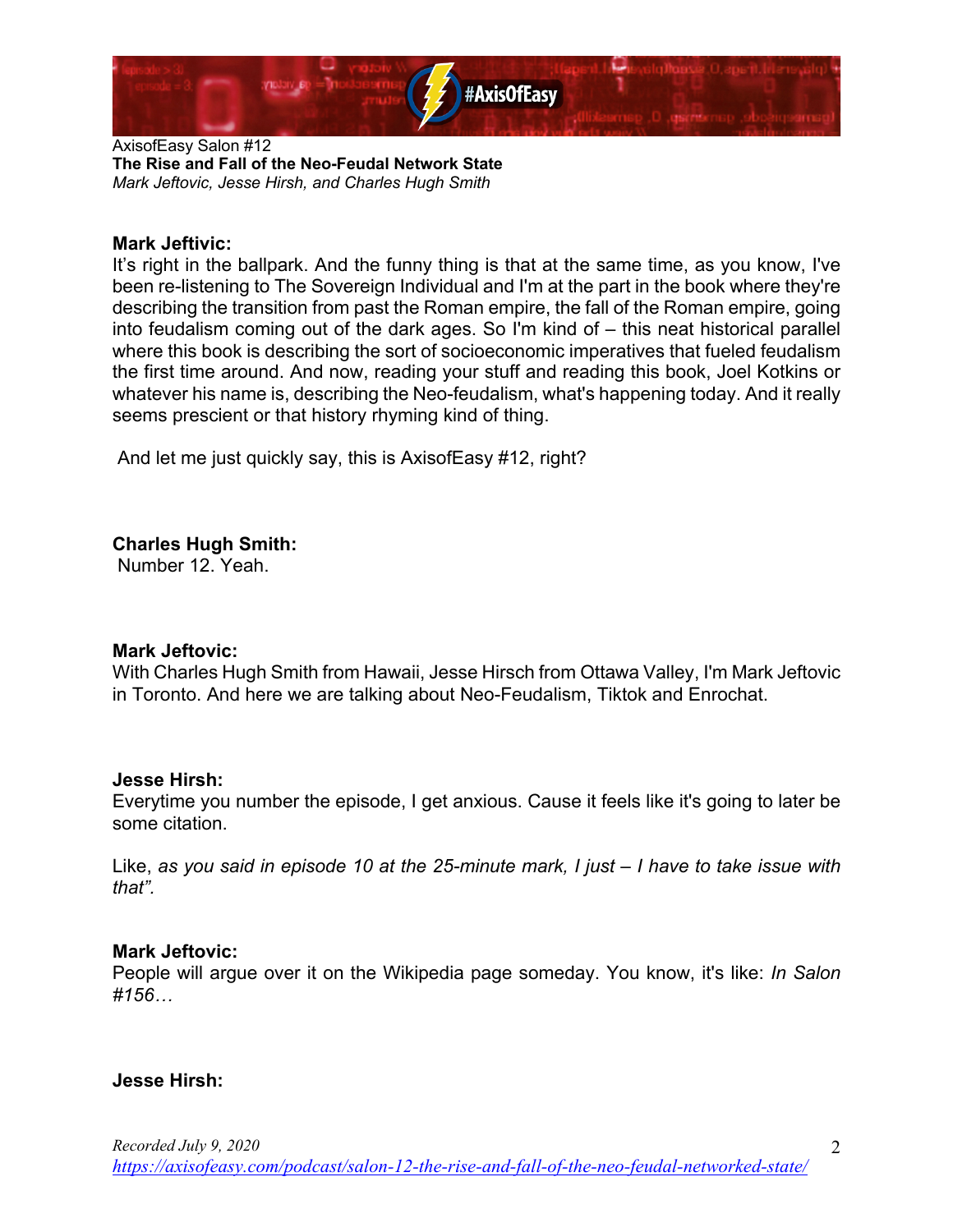

Not to get off track, but I have been seriously contemplating deleting my entire Twitter history and I'm torn because part of me is like: Oh, I want some historical record of whatever I was talking about in 2013. But then I was like, maybe I don't, maybe there's a reason why I should scrub that history and delete it all. And It gave me a moment to think about how we underestimate the extent to which history as we know it is changing.

And I mean that in a sense that we always know that history is written by the victors. That it's written by the powerful. That it's written for political purpose. And I think we have this false assumption that because digital – everyone is leaving a data trail and everyone's leaving their story, that history will be more plural and history will be more accurate. But then, I started thinking: no, maybe part of what we're seeing right now vis-à-vis cancelled culture is an attempt to control history. To exercise power and authority over history. And it just got me thinking that that's a subject that we, as a society, I think, tend to ignore, but might find value in exploring.

#### **Mark Jeftovic:**

Well, the other thing about the impulse to delete your Twitter history. And I think I wrote about about this a couple of issues ago in the AxisofEasy newsletter – is that there's an asymmetry there to even being on Twitter now.

And if you remember, I don't know if you read it, but I was riffing off the old Bob Newhart comedy sketch where he was imagining Sir Walter Raleigh trying to describe cigarettes to the West Indies company back home. And he was pretending he was on a phone call and saying like: Oh man, it's Walter with one of his crazy ideas again. But the punchline was why on earth would you do this?

And I thought that the Twitter equivalent for today is: let's get this straight. You've got a public ledger, and you've got an algorithm that's designed to provoke outrage and make you just blurt something out when you're at your most enraged, your most vulnerable, your weakest acuity. It's because the algorithm is optimized to bring out your worst. It gets stuck in this public ledger for all to see. And then, forevermore, people can data mine it and use what they find there to destroy your career. So where do I sign up?

And then I got really paranoid that I mentioned a joke about Sir Walter Raleigh, because I thought well, what if he's got stuff in his past? And I'm going to get cancelled for that now. But it hasn't happened yet. But so, it's like a double two facets to what you said. It's the way history gets shifted over time, and used, and pretzeled into whatever narrative is supposed to be advanced of the day. And then right now, the risk asymmetry to even taking part in this is completely out of whack right now.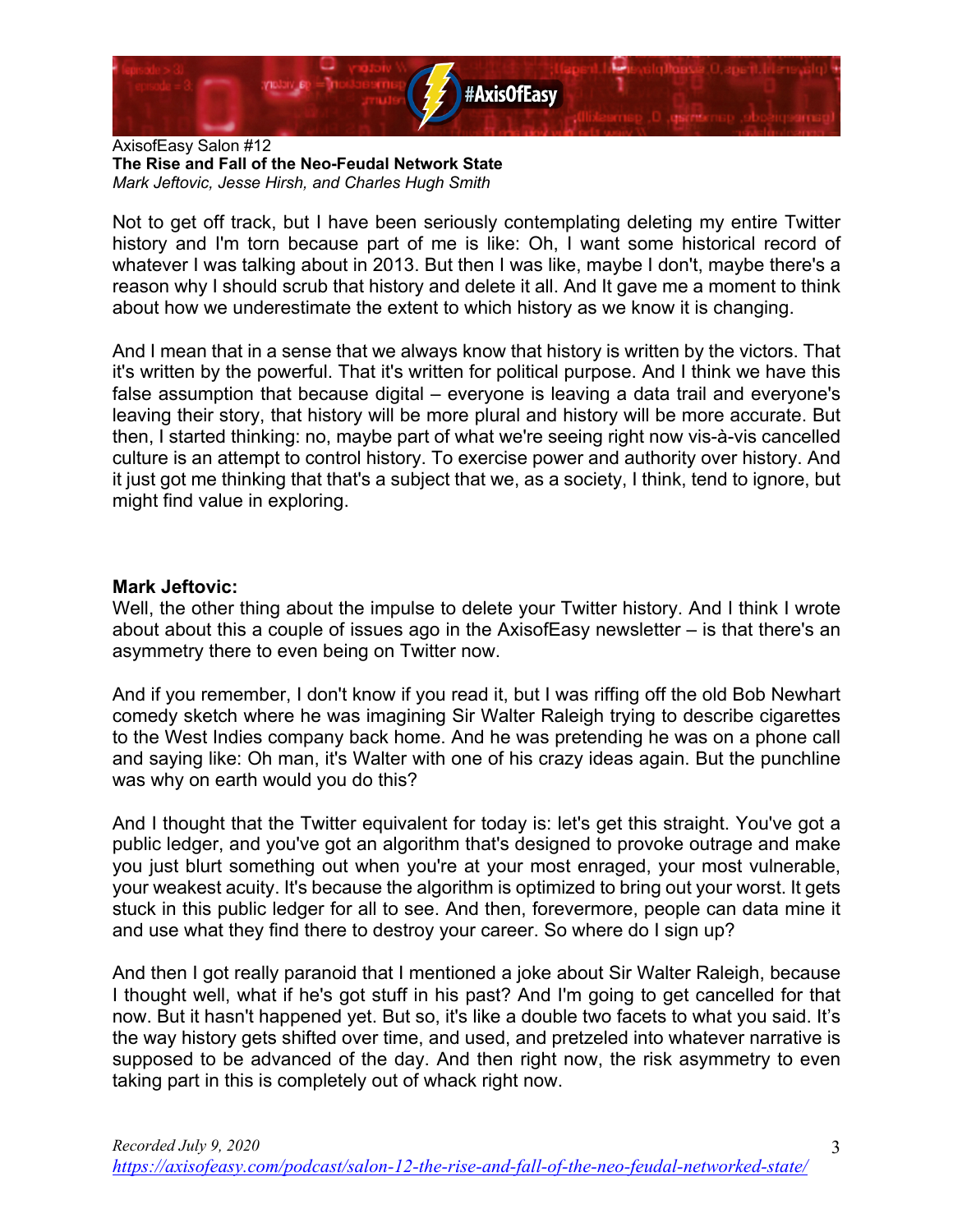

# **Charles Hugh Smith:**

Yeah. Let me just introduce a couple of other things, which of course, we all know the famous Soviet era thing where people were literally excised from photographs, right? Like there were guys who were paid to like, yeah. And then the new guys were substituted or whatever. So you literally were vanished. And now of course, it's really easy to vanish us digitally. And so that's, in a way, it's worse because it's so easy, right? Where in the past, you had to like fool around with experts, carving out guys who had been sent to the Gulag and stuff. Now it's just a couple of clicks.

The other concept I have is curation. That's this word that still makes me think of museums and people getting paid to change exhibits. But nowadays it's like you can curate your history as well as other people's. And so I'm wondering, Jesse, is it possible? And if it isn't, then there's probably going to be an app that'll come up where we can curate our Twitter and Facebook feeds and remove the sir Walter Raleighs or, you know so that we can try to, yeah, we can try to…

# **Mark Jeftovic:**

Scrub it.

# **Charles Hugh Smith:**

Yeah, we can try to scrub it or second guess the way things are moving. We won't be able to insert stuff, but we can remove stuff to kind of curate our thing. And then my sense is, you know what? I don't think I said anything that exposed me to some sort of connection to Jeffrey Epstein or whatever. So I think in a way, it's sort of like, okay, I'm going to be bold and just leave the whole mess out there. And so everybody can dig up something I wrote years ago and bust me on it. It's like, Oh, you know, whatever. Kind of. I mean, just the volume of stuff online is another issue. So, you know.

# **Jesse Hirsh:**

I think…

# **Charles Hugh Smith:**

Yeah, go ahead.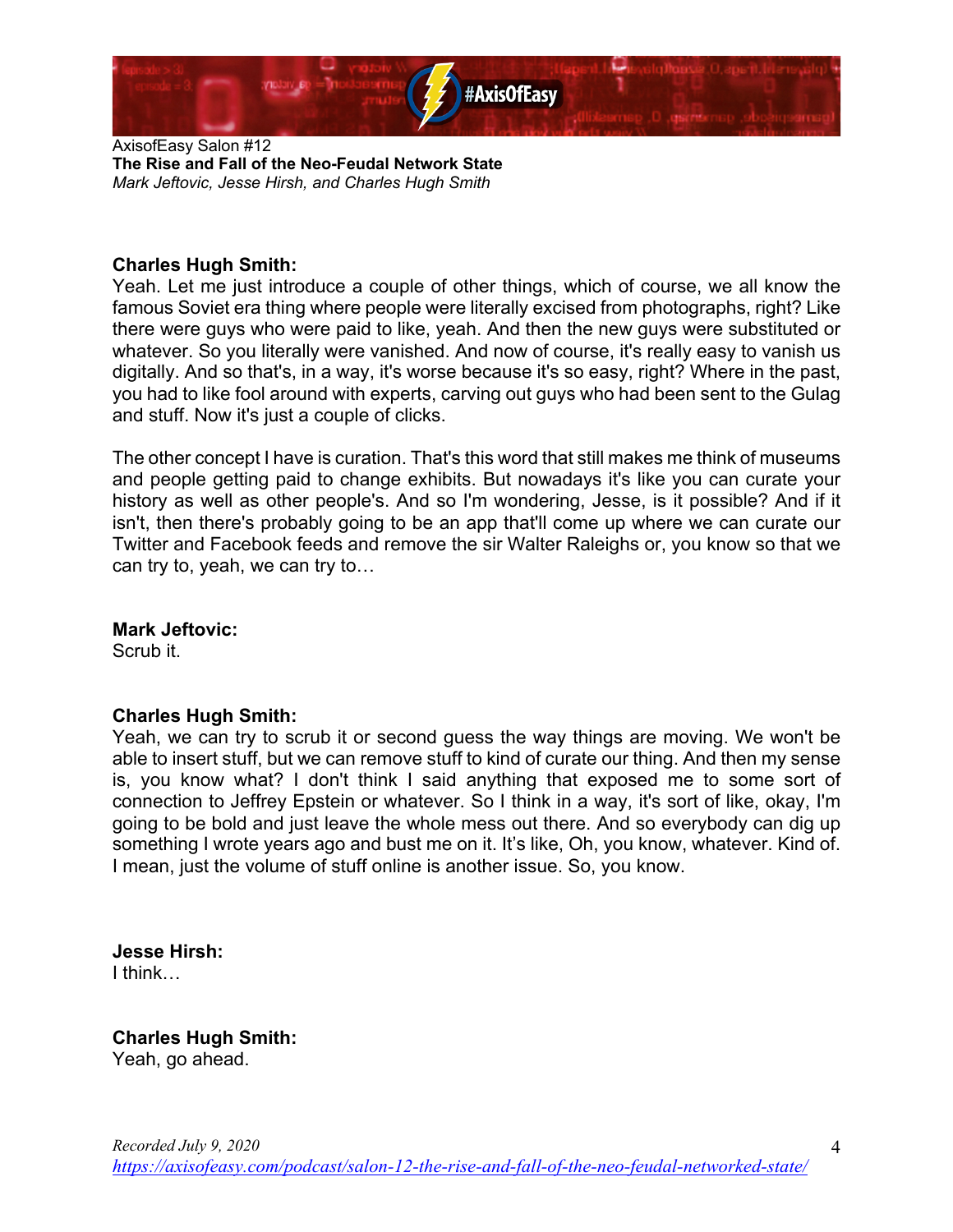

#### **Jesse Hirsh:**

I think that's the key issue. I think the volume – because there are services that claim to offer the capabilities described. But when you're dealing with ten thousand, twenty thousand, a hundred thousand tweets, there is no algorithm that is going to know which amongst those you would find sensitive and which you wouldn't. And for me, I'm not worried. I mean, because I was a professional broadcaster for all of my time on Twitter, I was already attuned to the idea that every word you say comes with responsibility and should be done with care. But it's the fact that it's a mess – that's why I wanted to delete it. The fact that it is this sprawling mess that is incoherent. And I downloaded all my data from Twitter as part of this process. And I started looking at the first 100, the first 300 tweets and they're absolutely incoherent. And they're incoherent because Twitter was a different platform then. Twitter was literally about a status update. You know, Jesse is at the airport lounge, right? Jesse is driving to the dentist. Literally, those are my first two, three hundred tweets. And even after that, it was the history that I was able to deduce from these tea leaves was not the history of Jesse. It was the history of Twitter and the extent to which Twitter was evolving and changing as a platform. And that was one of the reasons why I wanted to delete it. Because it just reminded me that I didn't get paid for that work. That Twitter benefited from my labor, benefited from my effort. And more reason to delete that, to start again. And I noticed, once I was primed to think about deleting Twitter, I then started noticing an increasing number of people – especially people who post a lot – that they only had the last week's tweets available. And they were using a paid service that automatically deletes your tweets after a week, or after two weeks, or after any set period. It allows people to be as vibrant and active and engaged on Twitter, but also have an expiry attached; which is interesting. Twitter doesn't provide this service, but a third party does. And I suspect it's a lot more popular than we realize or then it will become. Because we didn't believe why that would become more and more popular, right?

#### **Mark Jeftovic:**

I've had an idea for a third party service that would archive an account that you put in there like archive.org and just snapshot every tweet, so that when someone tries it and people would use it, people who tend to be incendiary and then try to backpedal and delete their tweets, It's like, well, no, we got a copy of it right here. But I'm surprised that hasn't happened yet.

# **Jesse Hirsh:**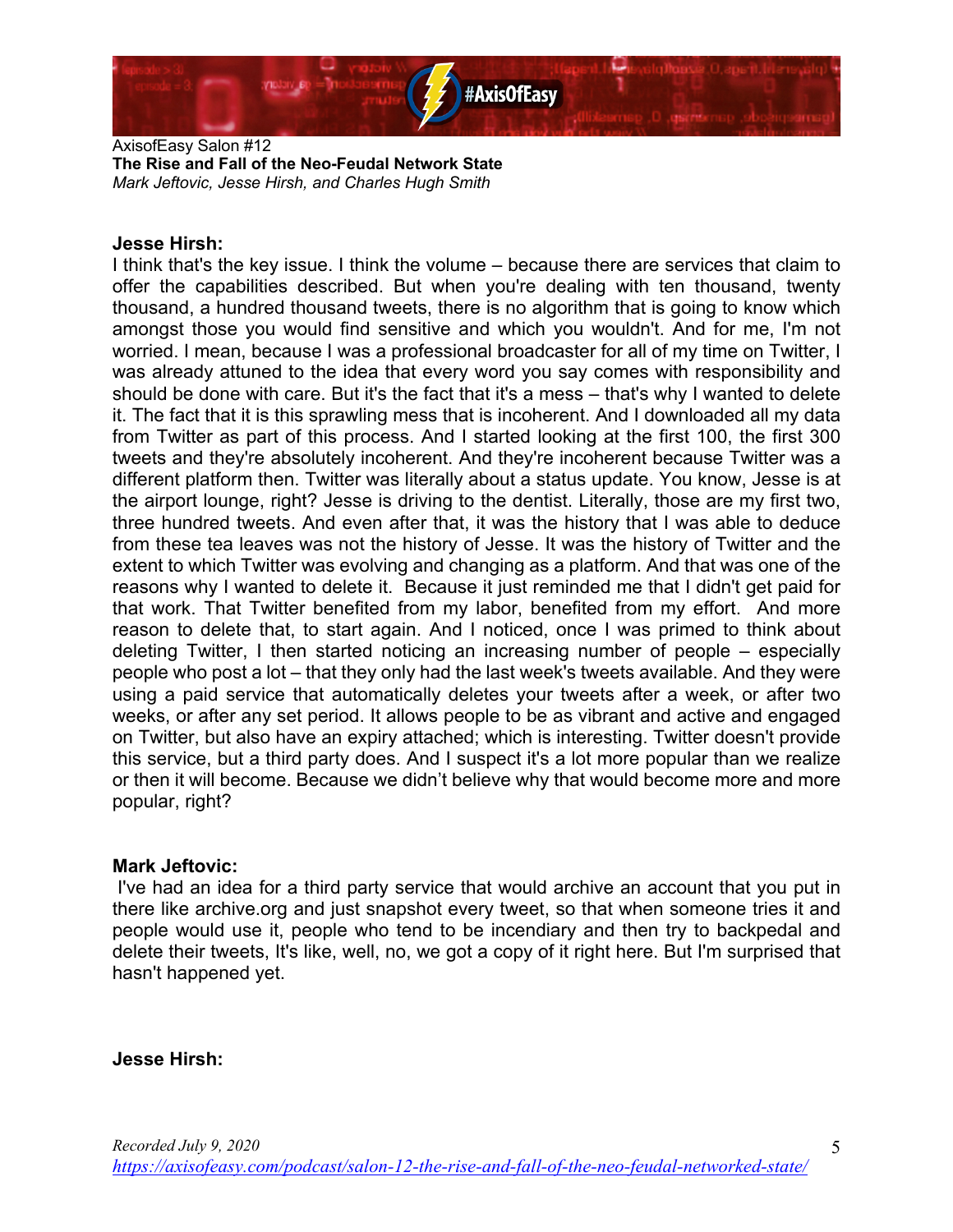

It does exist. I think it is limited. It can't be a public service because it would be abused and their hard drives or their cloud storage would be full. But for sure, such services exist for a price. Absolutely.

# **Mark Jeftovic:**

Yeah.

# **Charles Hugh Smith:**

Well, Mark, why don't you kick off a discussion on Neo-Feudalism? Because I myself find this really fascinating. The transition between whether it's a democracy or a Republic or an empire to Neo-Feudalism. Like why does Neo-Feudalism work? Because there's got to be some appeal to the thing structurally.

# **Mark Jeftovic:**

I mean, I think it's coming down to almost the same issues we explored when we talked aboutn what comes next after the end of the sort of institutional architecture that we have now. And the three of us always lament. Wouldn't it suck if it's Facebook and Twitter, and/ or Facebook and Google and whatever. And I always come back to what has the most relevance in your life and your day to day existence. And where we're headed now is this place where Amazon, Google and Facebook have more relevance in your day to day lives than the nation-state that you belong to.

And so the more I think about the Neo-Feudalism, the more it does worry me that the successors to the nation-state will be proprietary, closed source black box walled garden platforms and our serfdom to those platforms are going to be in the form of our data. Their complete surveillance of our transactions that are – not even so much our discourse, you know, the free speech and that sort of thing. I'm not even worried about that, really. Well Yes, I am worried about that, but I think the secret sauce that will power this Neo-Feudalism is going to be that window into our transaction flow. It's like, they're constantly going to be front running all of the flotsam and jetsam. So we live throughout the digital world and everything we do. And we're going to be okay with it. I mean, in the sense that Facebook – I just use them as an example, because there's so much resistance to it right now – but they're going to come out with their own currency and if I'm walking around and I've got my tracking device in my pocket and my app right here, it's like, you know what?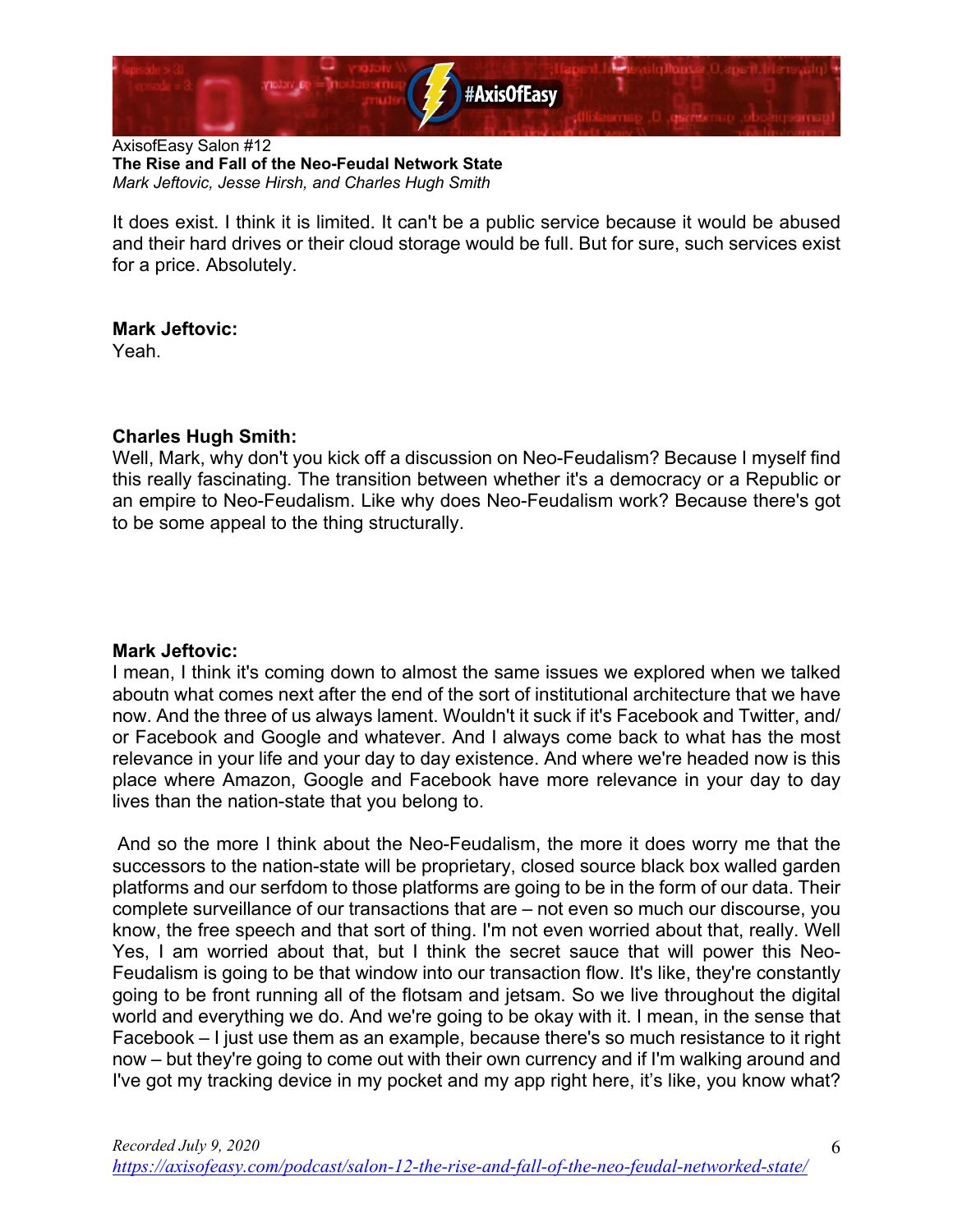

Well, Facebook is like, Oh, great. I've got like 4,000 Libras right now. So I'm going to just use this to pay for my my Uber ride right now.

I don't know if either of you guys have watched it, I have this macabre fascination with the prime show uploaded. It's this digital afterlife and it's run by Microsoft or something. And so this guy is uploaded. He dies prematurely and he's uploaded into this afterlife community and it's this dark comedy. It's like black mirror meets, I don't know what you want to call it. But it was funny. There was this reference in this one episode that they went to this sort of gray zone area of this community, this virtual community and the kids, like he wanted to get this enhancement to his avatar. And the guy's like, yeah, that'll be 400 Libras. And I actually stopped and rewind it. Didd he just say Libras? And he did. And so in my mind it almost seems clear what the successor configuration is going to be in the first version of feudalism. It was the nation-state arose – well before that sort of the fiefdoms arose to step into the void that was left by the church. I think now it's going to be these digital platforms. And that worries me to no end. And I hope I'm not entirely correct about that.

# **Jesse Hirsh:**

I mean, I'll jump in just because Charles is busy taking notes. I take issue, Charles, with your alluded to premise that the Neo-Feudal system arrives because it's better, or because people want it, or because there's any appeal to it.

I, while I'm not a determinist, I sort of see the Neo feudal state arising by default. Partly by accident, but partly as a consequence of there being no other viable alternative. And I think that happens in the context of a failing empire or even a failing civilization. But I also think that that happens in an inability or failure to respond to technology.

And that I do I very much agree with Harold in this, who, in his book Empire and Communications, argued that with every new communications technology, a new empire emerges that harnesses the opportunities and advantages of that technology. And I think that's what we're seeing now. And I think short of the Chinese state, there really isn't a nation-state that is effectively employing the technology in a way that gives them the advantage that allows them to expand their authority and power. I actually don't think the Chinese state is a nation-state. I think that it has the very much the capacity to become a network state not just because of the Chinese diaspora, but because of the global nature of the Chinese economy.

I mean, we could argue that America could have been a network state if it wasn't so blinded by its own insularity and nationalism, but I think Facebook and Google and Amazon, and these other digital behemoths, they are becoming network states by default.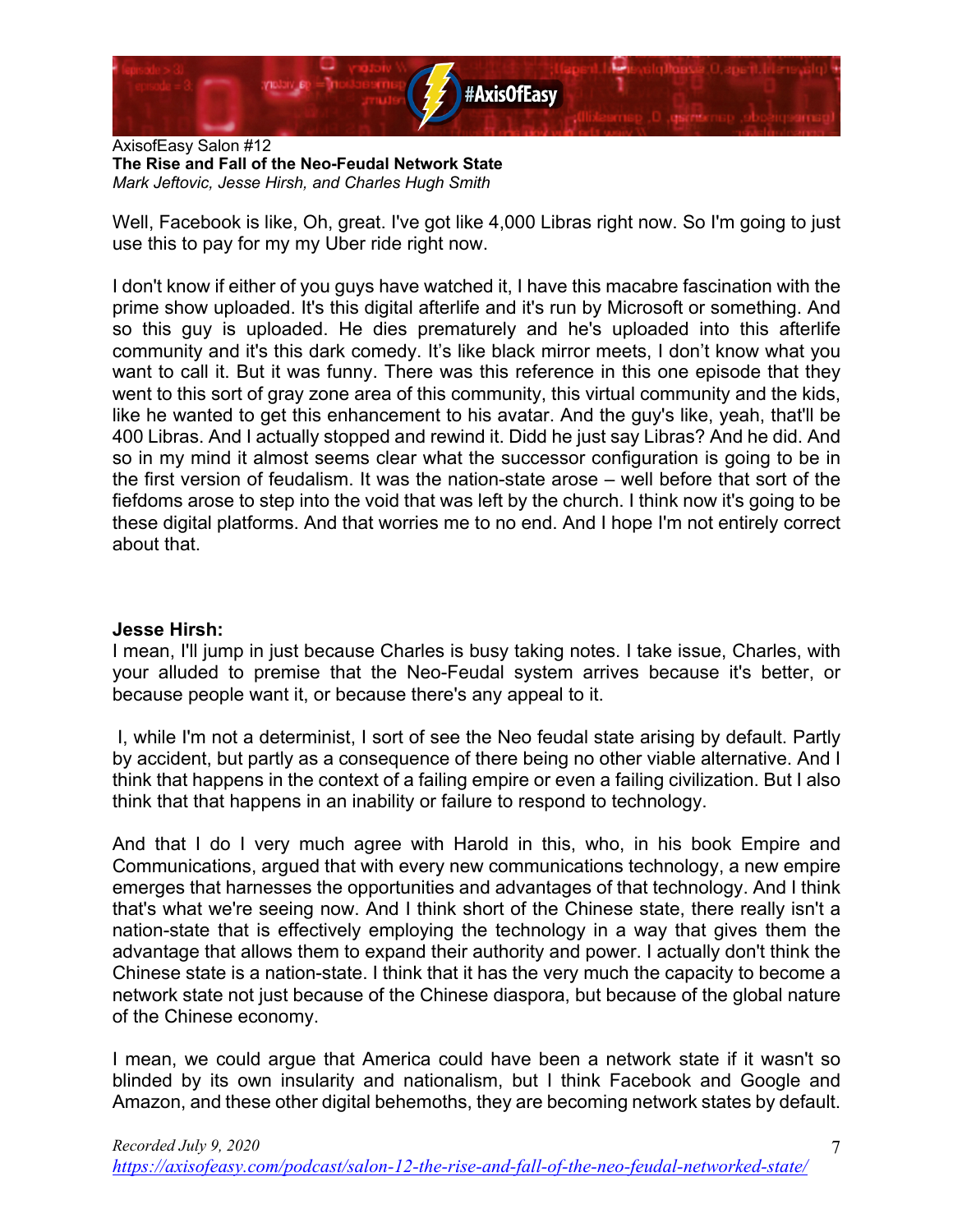

And I think the feudal metaphor is appropriate because it really is an economy or a society of lords and serfs. That there are only a few lords who controlled the means of production, who control the wealth; and everyone else has a surf. And that they're not citizens. They don't have rights. At best they're consumers, but if they got no money, doesn't really matter much to be a consumer. And so just as Facebook users are beholden to Mark Zuckerberg or Amazon workers are beholden to boss Bezos.

I think the Neo-Feudal evocation speaks to the power imbalance, speaks to the power consolidation, and speaks to the sentiment of helplessness that many people in our world feel. And I think it's compounded by borders. And it's compounded by a lack of mobility, especially with this pandemic, because the digital mantra, the digital virtue is mobility. That it doesn't matter where you are in the internet. You can go anywhere you want, unless you're a human with a body, in which case your movement is incredibly restricted. And I think that's another reason why the Neo-feudal metaphor is very apt and appropriate.

But to bring it back to where I started, I don't think it's a matter of choice or appeal or desire. I think it's a matter of complacency and neglect. That the Neo-Feudal state is arising because of a lack of creativity, a lack of political will, maybe even a lack of charisma when it comes to the alternatives **[inaudible 19:36]** revolution. Which is not to say that Neoliberalism hasn't done everything it could to undermine any alternative to Neoliberalism, but it's not really Neoliberalism that is becoming the Neo-Feudalism. The Neo-Feudalism is arising, not because of Neo-Feudalism, but because of the technology and the willingness to harness that technology. And that's for King Zuckerberg or Lord Zuckerberg, however you want to call him, is a very clear example of the kind of Might Is Right that marks this Neo-Feudal era.

# **Charles Hugh Smith:**

Yeah, well, you've found a – that's a treasure trove of topics. And I guess I'd like to rephrase my…

I think you're right that you're describing how Neo-Feudalism is a default setting because the previous arrangements are crumbling and there's no other alternative that works for the powers that be. And I guess I would agree with that conception in the sense when I'm thinking back to the decline of Rome and you mentioned this book Empire and Communication, which I've never heard of. And it's very interesting. Makes perfect sense. My mind is already thinking like, wow, you know, look at the communication system that the Romans established with their road system. That enabled their empire because they had rather speedy communication and they could move their armies rapidly and all this other stuff. So I think that's very good.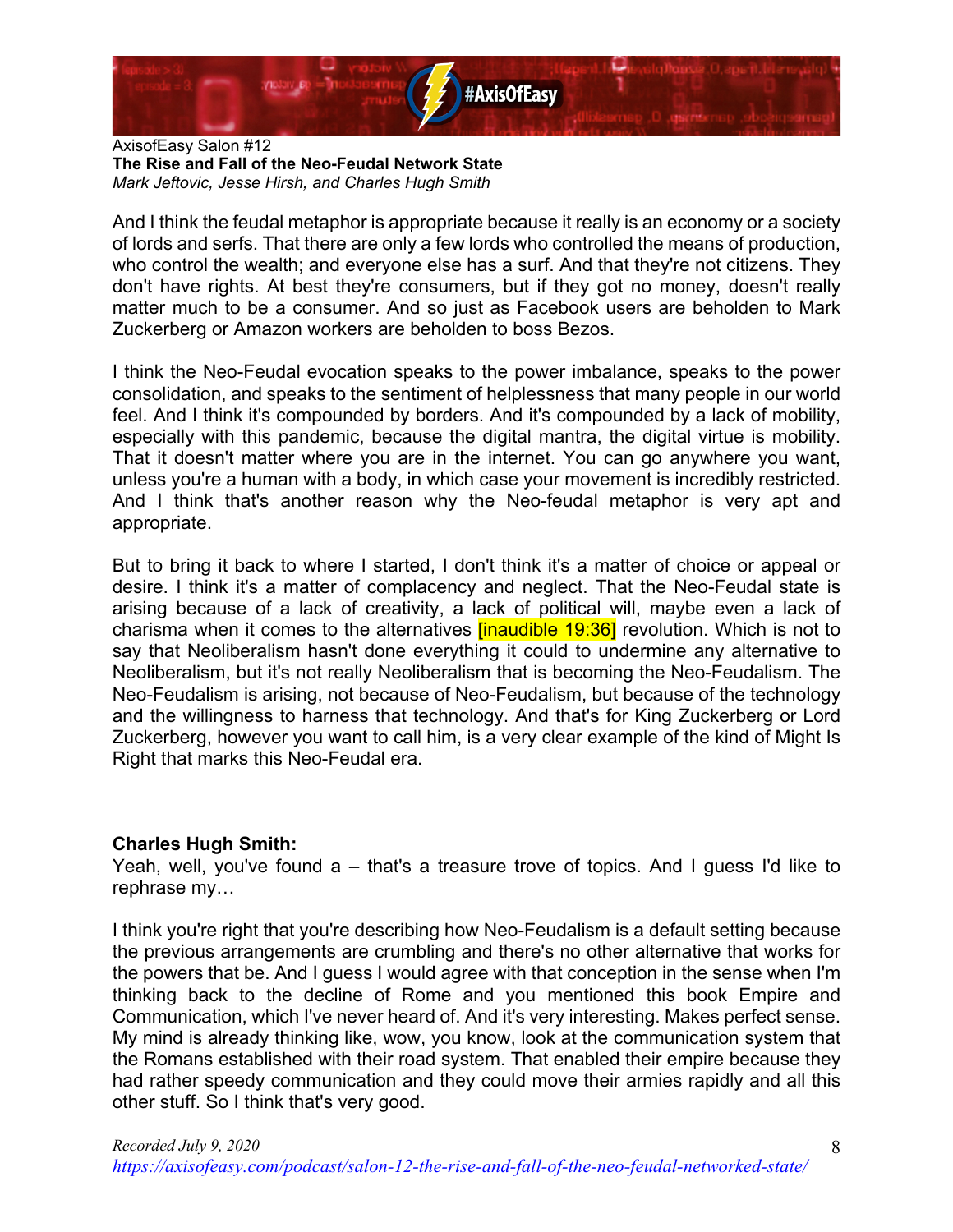

The book I want to refer to is called The Inheritance of Rome; and it's this big, thick – I don't know, four or five hundred-page history of this exact juncture we're talking about, where the post Roman era lasted for hundreds of years. That Charlemagne considered – as Mark said in the other episode – he considered himself the Holy Roman emperor, right? Definitely the inheritance of Rome. And so, how did that system – that centralized power – actually protected the peasantry? Because they still had some rights and then that devolved and eroded into fiefdoms and feudalism; and the peasantry lost the powers that had been protected by the central authority, right? They'd lost the sort of recourse that they had. They lost the ability to own land that became a very scarce commodity, if you will, for a peasant to own land.

And so, to kind of pick up one of the other threads you mentioned, if we want to take that kind of quasi-Marxist look at this, we're going to go: Okay, what is power? What is wealth? It's like ownership of capital, right? Because once you own capital, then you own the income streams, and then the political power that you can buy with those income streams. And so feudalism really kind of stripped the peasantry of the ability or right to have capital. And then the rise of the middle class that broke down feudalism was these free states in the Netherlands and so on where people could go and you had the right to acquire private capital and make use of that, and then form these guilds and create political power with that.

So, okay. So now we have Neo-Feudalism, where in my view the average person really has limited ability to acquire meaningful capital. You can buy a house, but that's sunk capital. It doesn't generate any income. And in fact, it's kind of a form of consumption and all of us are sort of self employed. And so we're struggling against all the barriers that have been erected against that kind of ownership of capital. So, and the capital that is recognized now, the value is all in this big tech oligarchy that we're talking about. So. Interesting stuff.

And in terms of a network state – that's a scary thought because really what I'm thinking in regards to your comments about China is it's China's private oligarchies versus the rest of the world's oligarchies battling for supremacy of platform protocol.

# **Mark Jeftovic:**

I love that phrase "network state", by the way. I mean, I don't love the idea of what that represents, but I think it's a great term that captures what we're talking about here. I never took what Charles was saying as like an endorsement of the Neo-Feudalism, or it's the only viable thing that's left. I think it was just sort of like, this is the inexorable impetus in history. Taking us there for better or for worse was kind of how I was reading into it.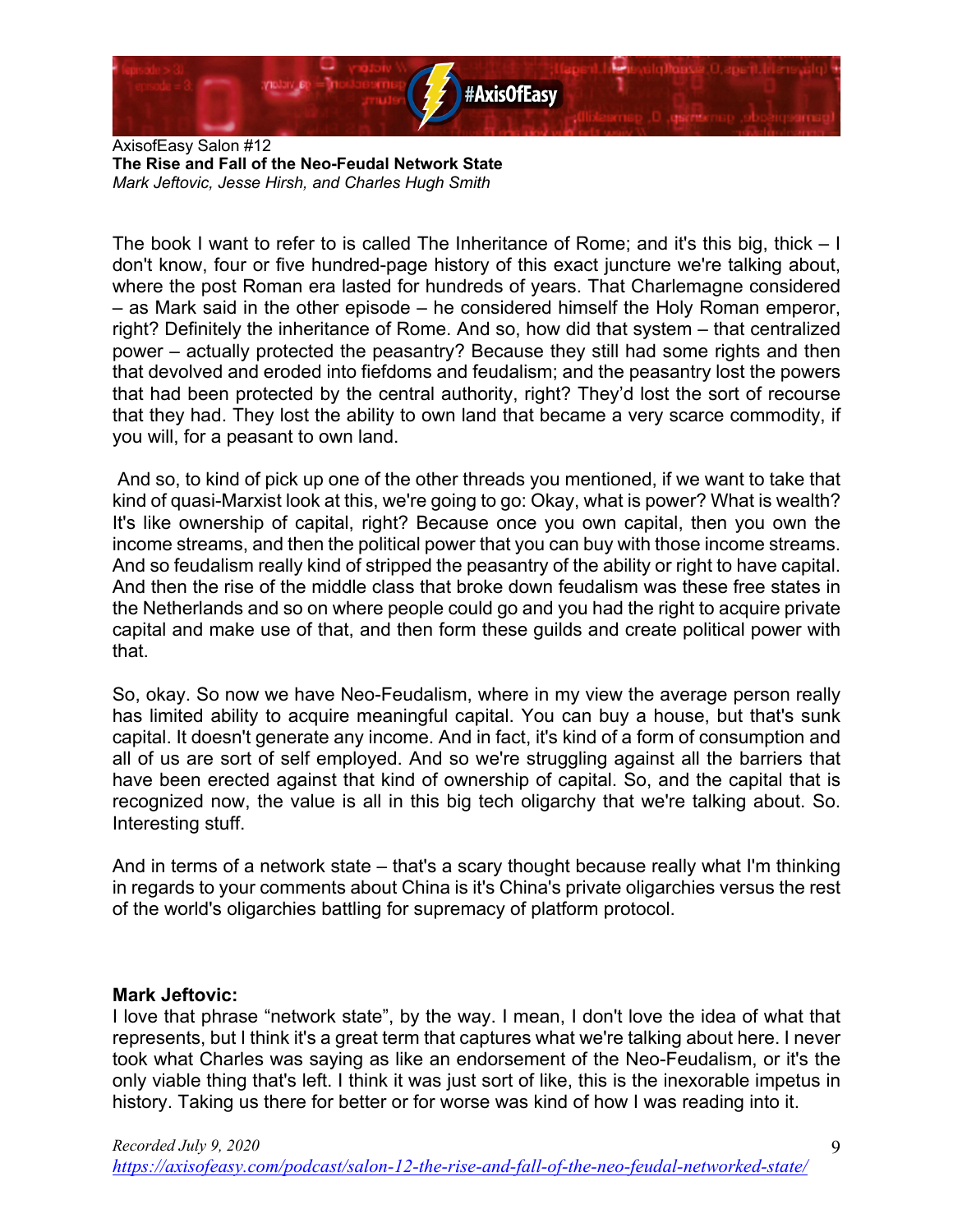

But one of your points, Jesse, where you talked about the means of production of yesteryear is like the means of production now is control over the flow of the data now. And you see it even now – China, the first network state where the battle lines for the economic battles is incorporating the actual "private companies" domiciled in the state. So Huawei is almost an appendage of the Chinese state in terms of furthering state aims and conducting economic surveillance or espionage or whatever. If you subscribe to those views.

#### **Jesse Hirsh:**

I mean, if I could push back real quick. Yeah. I think I don't disagree with Huawei's actions or role, but I think the way you described them is in the context of the nation state and the nation state is a very top down integrated command and control structure. But a network state, it's really about mutual benefit. So Huawei as a node in the Chinese network state, Yes, it is part of the state apparatus, but it's independent in so far as Huawei is just going to pursue Huawei's interests. And because they're part of the network state, those interests align with the interests of the communist party and align with the interest of the Chinese state as a whole. So it allows them to deny charges from Western officials that you're under control of the Chinese government, because legitimately they're not. They're in rhythm, the Chinese  $f_{\text{irm}}$  out  $[26:43]$ . They're in tune with the Chinese government, which Facebook is in tune with the American government, right?

It's not the disingenuous sort of way of thinking about national interest and geopolitical strategy, but that's where I think Tiktok is interesting. And Tiktok, more than Huawei, really freaks out traditional politicians [27:10]. And I think legitimately is a tool *[inaudible 27:14]* espionage as well as a potential tool of propaganda and political spin. And so it is interesting to see the American and Australian governments come out and say, we're going to ban it. That we have national security reasons. We have geopolitical reasons to ban this particular social media app. And I think that it is a pivotal moment in the rise of the Neo-Feudal era, partly because it measures the power of the nation-state and whether they really do have the ability to ban this thing. Cause maybe they don't. Like maybe kids can figure out how a VPN works. And maybe there'll be ways in which Tiktok can resiliently defy this type of national ban.

Now part of this is inspired by India where India has banned Tiktok, and it's less to do with Tiktok and more to do with the border dispute between India and China. But nonetheless, Tiktok has had a very subversive role in India causing a number of different riots and enabling a number of different protests. And this isn't the first time that the government banned Tiktok. Now the Indian internet is a little easier for them to ban an app because they have much greater state based control over their telecom networks than Australia or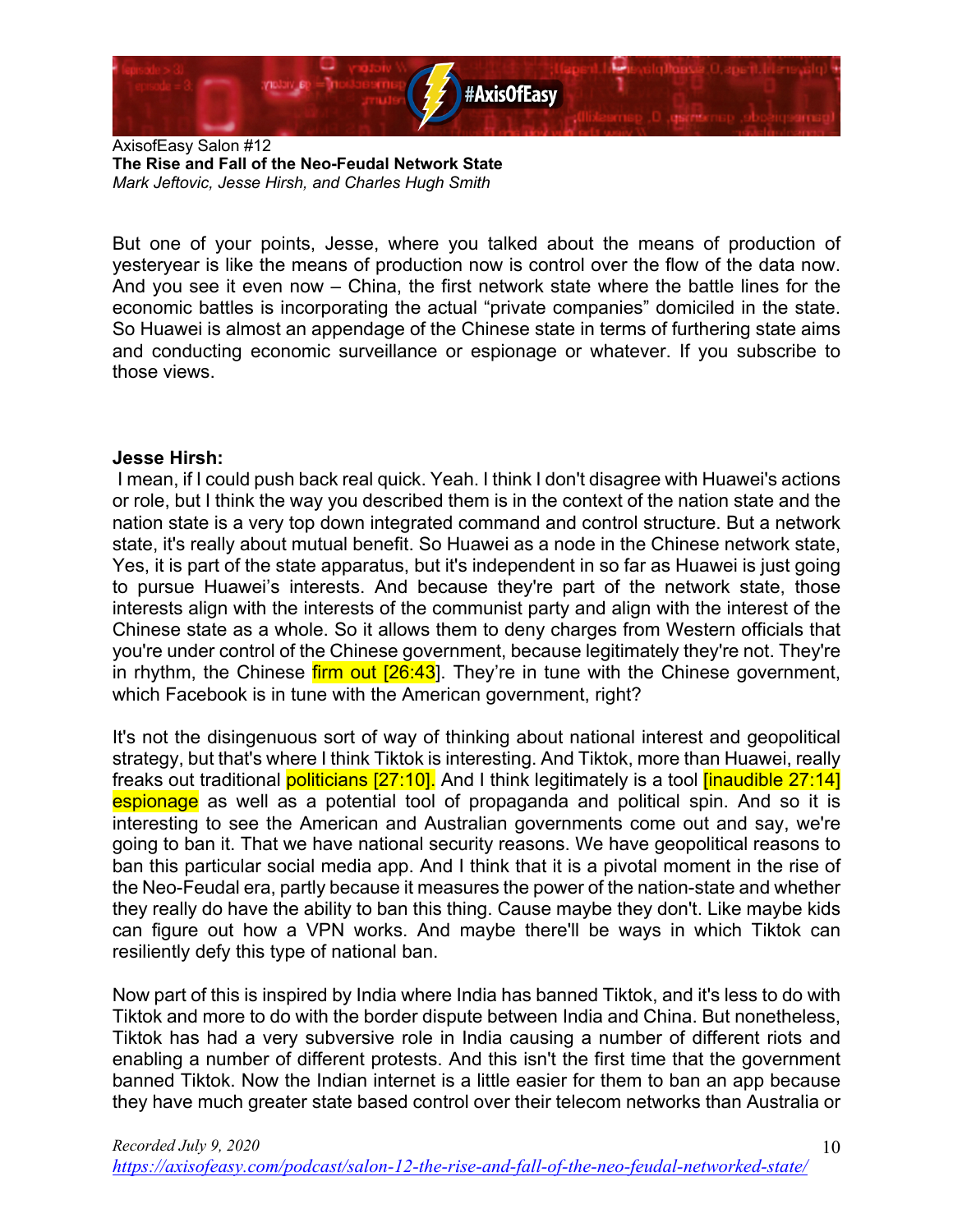

the United States does. But the fact that the US and Australia is even proposing it, I think is risky.

I mean, earlier, we talked about people vanishing from the historical record, and it made me think that Leon Trotsky was the first example of the Streisand effect because Leon Trotsky, after he was kind of banished from the Soviet Union and the politburo, he was kind of a nobody. And it was the fact that Stalin went to such great lengths to censor him that people got interested in him. That all of a sudden, there was like, who is this Leon Trotsky guy that Stalin really wants to censor? And of course, now we call that the Streisand effect. That as soon as you try to take something away from people, they want it even more.

And that's why I wonder if this is going to be Tiktok's renaissance. That even just the threat of banning them empowers the platform even further and speaks to this dynamic in which nation States have less and less power and influence. And these tech linaudible 29:50] not only transcend them, not only have greater power and influence, but are now completely untouchable. That there's very little that can be done with Tiktok being a node in the Chinese network-state. Does that then force the US government to get more serious about ensuring that Facebook is a powerful node in the American network state; to then reinforce your paranoia, Mark, that maybe the Libra currency is not just the future of Facebook. It's the future of the United States. That the Libra currency is what's going to bail out the shit show that is the American economy in the America fiscal environment.

# **Charles Hugh Smith:**

Can I just, this is…

Oh, go ahead, Mark.

# **Mark Jeftovic:**

You know what, go ahead, Charles. I'm going to hold these thoughts cause I had like about a million different directions blow up in my brain. Go ahead.

# **Charles Hugh Smith:**

Oh, no, well, I'll keep my comment just short and specific, which is Jesse's commentary makes me think of the Empire Strikes Back. And so kind of like that narrative is the empire's attempts to strike back and fails. And that the forces are too uncontrollable, you know to decentralize et cetera. But I also think back to our conversation last time about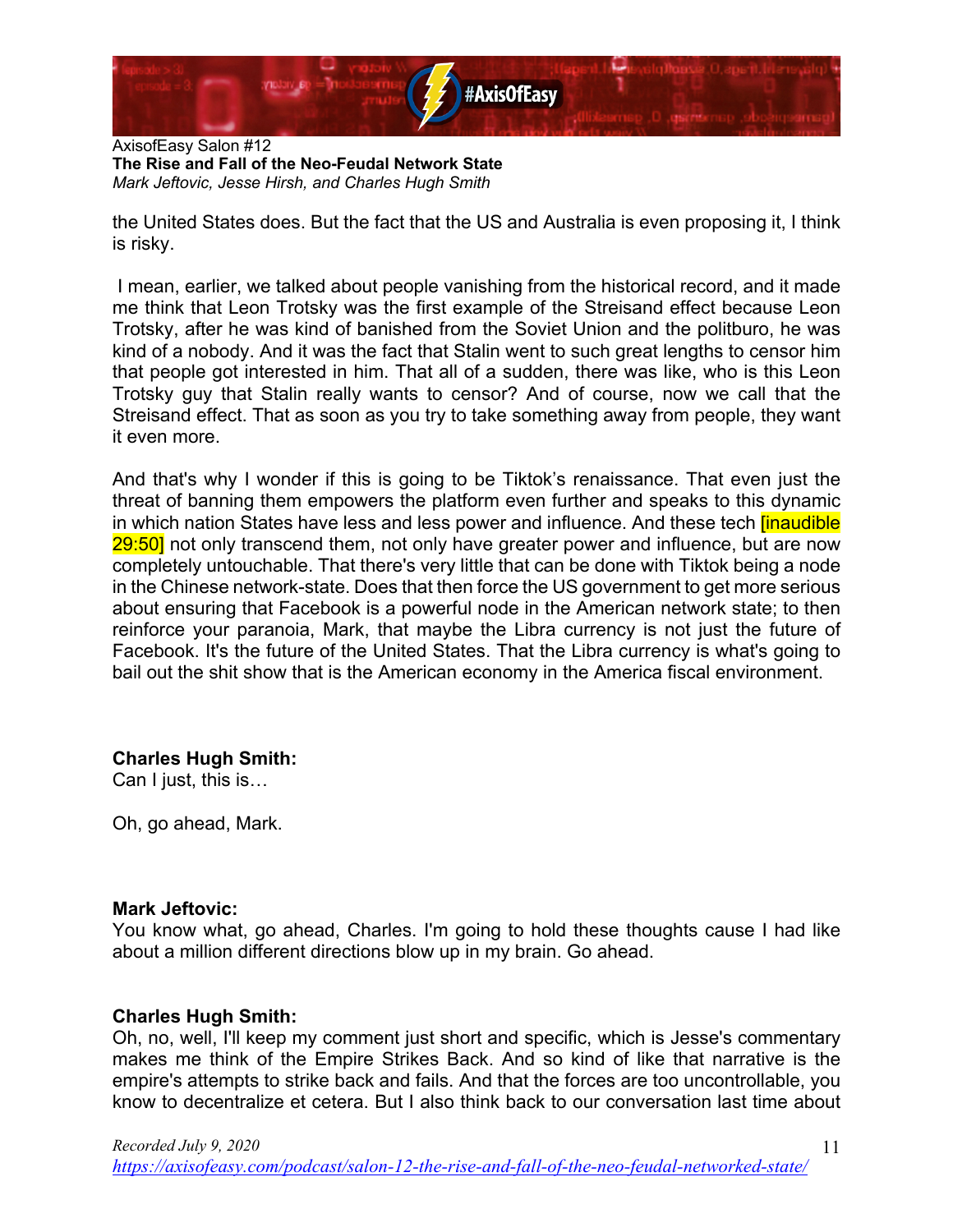

the French revolution and that it's possible, at least in my mind, that there could be a countercultural revolt where the populace rebels against the control of big tech which is kind of like the equivalent of the nobility and attempts to basically destroy them, as recognizing them as a threat and tries to destroy them by whatever means are available. So that's..

Go ahead, Mark. Take it away.

#### **Mark Jeftovic:**

You got me going again on top of that. But first, it was funny when you were talking about Trotsky is the first Streisand effect. It just as an – almost a brief aside – then it could almost be the Stalin effect, because the Soviets tried to just erase Stalin from the history as well once he died. And then if you say to anyone who was the Soviet – general secretary, probably more people will say Stalin is more remembered than even Lennon was. But the idea around when you were talking about the mechanics of banning Tiktok, I had a little bit of thinking that this goes back to the platform versus protocol dynamic that we talk about a lot. And so, it might be difficult for India to ban something like Tiktok, but if America decides to ban Tiktok, they basically go to Apple and Google and they say, pull this from the app store. And that's pretty well it for Tiktok. And the kids are going to have to jailbreak their phones to get Tiktok in, compared to –

I saw you pull face.

#### **Jesse Hirsh:**

They'd make a web version.

#### **Mark Jeftovic:**

I was just getting to that. And the web version is what? The web version is a protocol, not a platform. So again, what we've just done is we've kind of hit on that weakness between a platform and a protocol that I was even going to concede… gave me a slight touch of optimism about where the direction of where things are going, because the protocols can always circumvent censorship in central control and the platforms are more exposed to it.

The other thing, this whole idea we're talking about with the network state. The nation state and the network – all of this tension is kind of gearing towards a flipping, right?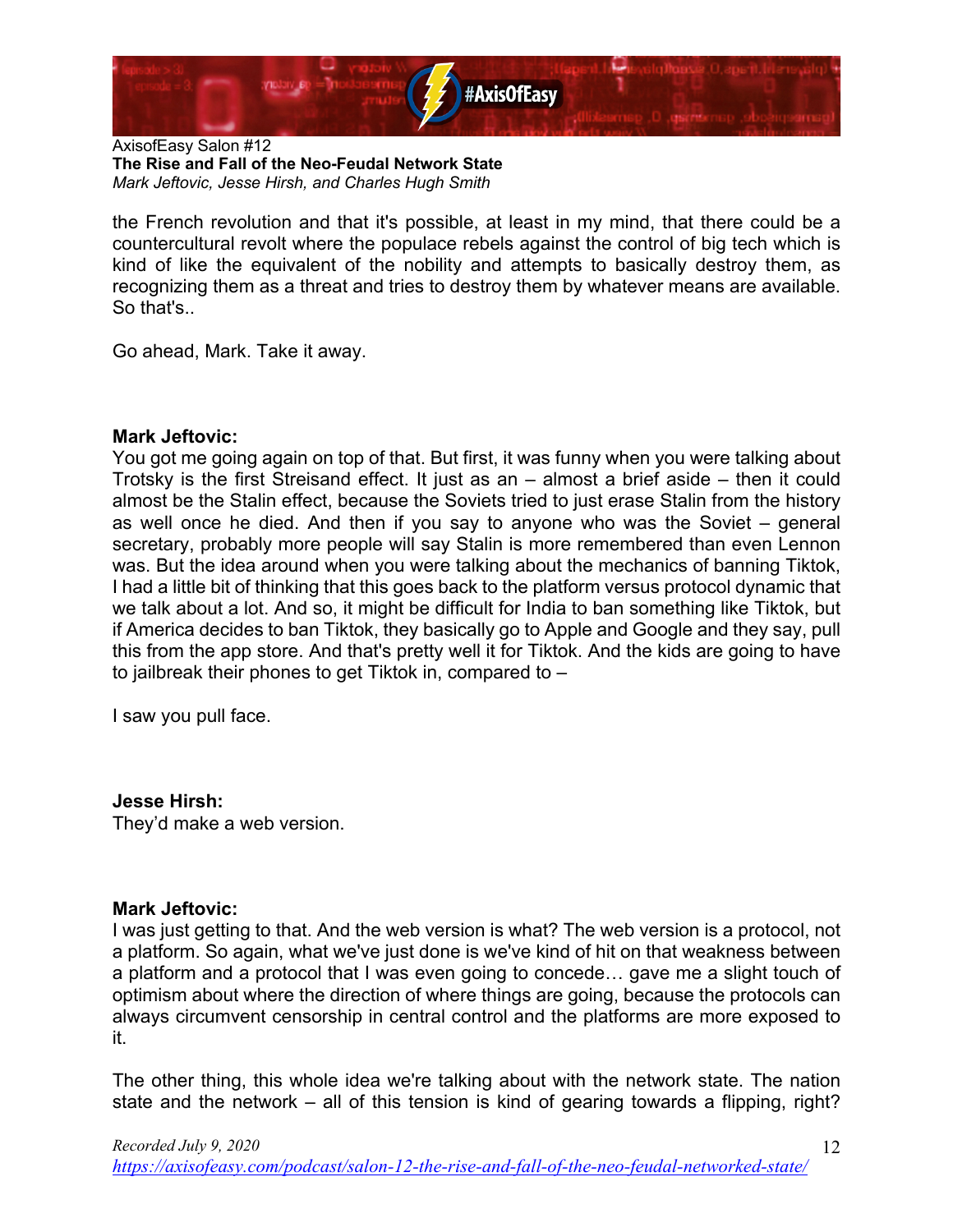

Where the nation state is treating almost the network platforms as a junior partner in this simpatico, we're sort of merging into this new entity and which really, I think the real end game – well not in anybody's particular mind – is that the networks are going to flip over with the nation state. So suddenly the nation state becomes the junior partner to the network nobility, so to speak.

**Jesse Hirsh:** Well, if, I mean by –

I appreciate your metaphor. And if we were to take it at face value, which I'm willing to, then that's already happened.

# **Mark Jeftovic:**

Yeah. I mean –

#### **Jesse Hirsh:**

Well, most of those digital platforms treat nation states as junior partners and most nation States treat those platforms as literal big brother.

# **Mark Jeftovic:**

Do you know – this is kind of an aside – but it's relevant. Do you remember?

I realize I make so many movie references on these salons that people must think I'm a complete couch potato, but I watch very little television. But the movie enemy of the state with Will Smith and Gene Hackman, it was one of the early sort of –

# **Jesse Hirsh:**

The remake of an original Gene Hackman movie where its conversation Will Smith character. Yes,

# **Mark Jeftovic:**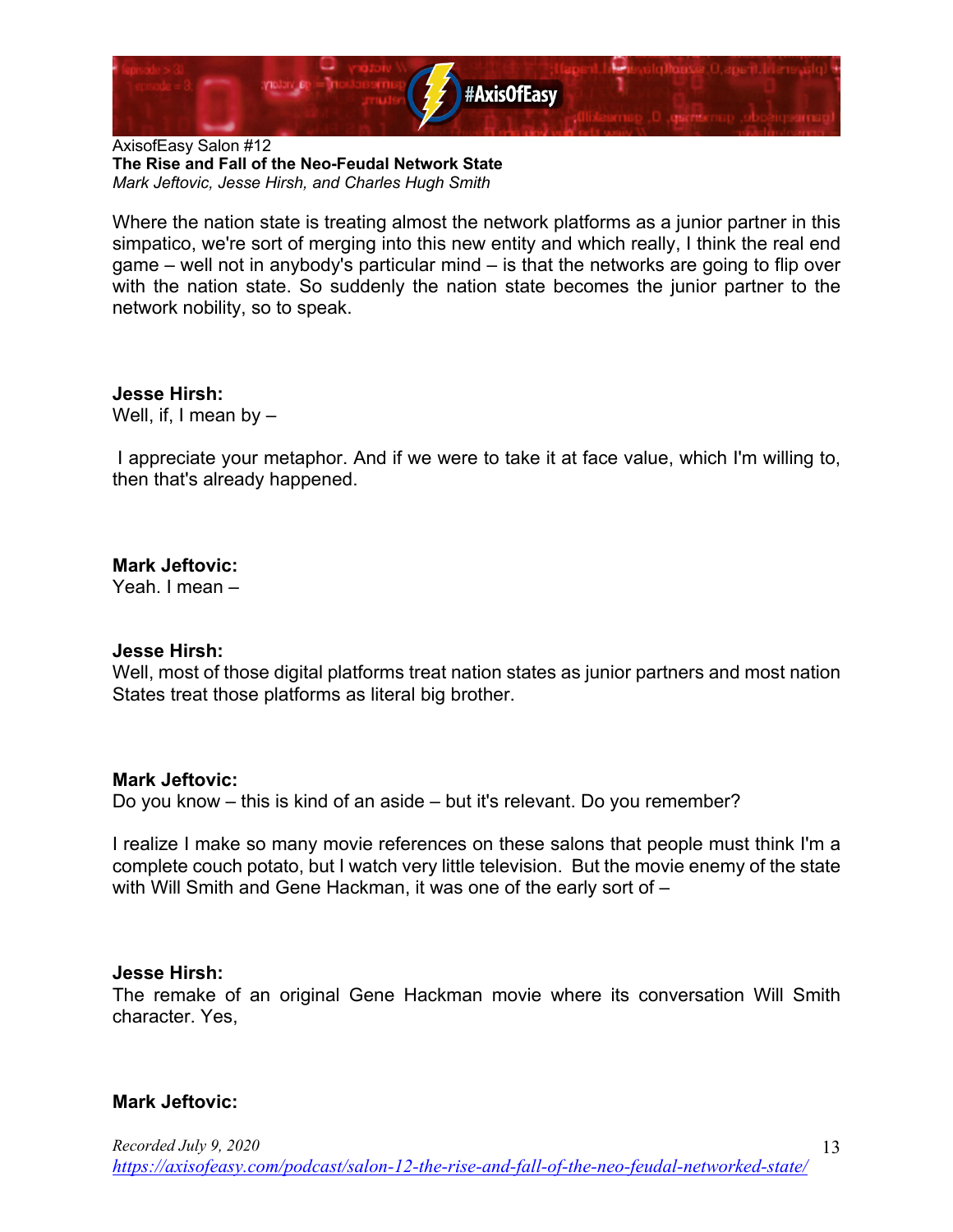

Yes. Great movie. But the thing I remember throughout Enemy of the State was every time John Voight's character or one of his minions would yell across the NSA control general: I want to satellite over that thing and I want this done and I want this. Look, like Jack Black's character, He'd always be on his phone and you'd go, it's already done. Click. And he said that about four times through the movie, it's like somebody is ordering some kind of blanket surveillance and Jack Black's character, the techie in front of the monitor's going, it's already done. It's already done. It's already done. And I remember noticing that, and that came out years before Snowden came out and said, Hey, Guess what. It's already done.

And that's to your point where a lot of times out of the three of us will say, Well, I think this is heading this way. And there's this tectonic shift that's going to take generations to play out. And then Jesse, you'll say, we're already there. We've been there since this event. 20 years in the past put us there.

# **Jesse Hirsh:**

But to your point about movies, it's because our culture keeps us in the past. And so we don't pay attention to the present.

**Mark Jeftovic:** Right.

**Jesse Hirsh:** Charles?

# **Charles Hugh Smith:**

Well, that's a whole topic right there. And we should talk about movies one time because you know, there's a whole superhero thing. I mean, there's just this huge you me and Freudian cornucopia, if you look at what films and genres take hold and then fade and die.

But anyways, I was just going to mention the cultural revolution in China back when China was a mirror nation state. And I've been thinking about it recently. And I was remembering that when I was a teenager in the sixties, I'm a young teen, I tried to read everything I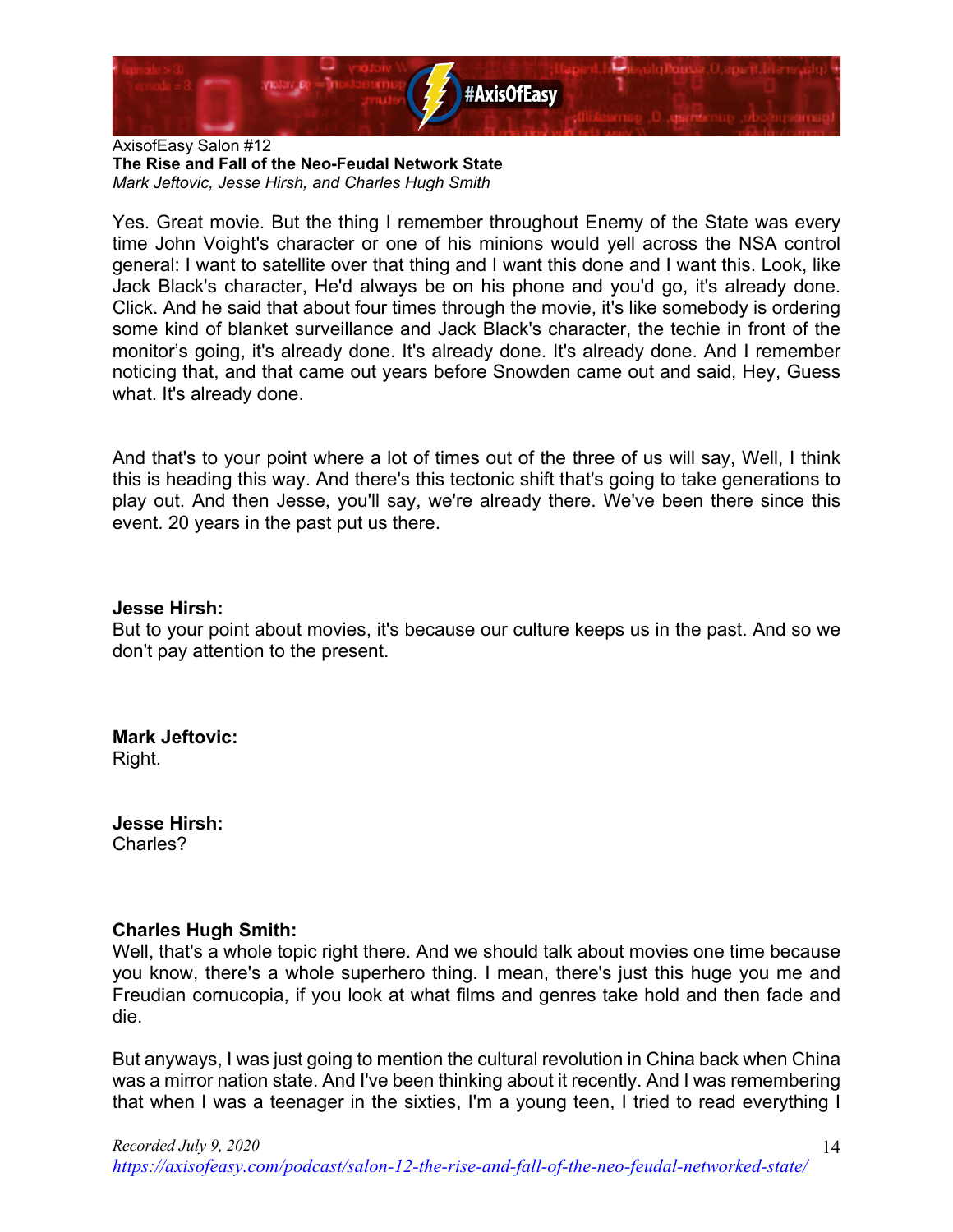

could on China, because I was fascinated by the scale and the idealism of their initial revolution. And we have to go back into that 1949, early 50s era.

And it's amazing what that revolution accomplished. It overthrew like it eliminated opium addiction, prostitution the oppression of landlords. I mean, it elevated women to not 100% status with men, but way above where they were pre-revolution. And the peasantry, if you will, the masses were idealistic about this revolution because it was transformative in everyday life.

To Mark, to your point of what affects everyday life. Well, the state and the communist party affected everyday life. Literally every minute of everyday life. But then the state created a lot of missteps. A lot of it was due to Mao's kind of mercurial personality and his character flaws. So the great leap forward cost tens of millions of people their lives. And so I think that the cultural revolution which occurred which Mao instigated without really understanding what he was unleashing. It gathered momentum because I think the masses were extremely frustrated with the failure of the central state. Richard offered them such promise in the beginning. And so they took it out on virtually any kind of authority. And so you talk about toppling statues and then now, US grant goes down and Frederick Douglas goes down and I think that the frustration can take down any authority. And that includes big tech. I could see a cultural revolution arising in which people are tossing their smartphones on a fire, and they're pulling down the Facebook and Apple headquarters just to like the best deal and that's, that's an interesting historical juncture and I think that that may not be likely, but I consider it a possibility.

# **Jesse Hirsh:**

I appreciate where you ended this remark and the one before, because on the one hand, I absolutely agree with your assessment of a larger tech lash or a larger backlash against the technology giants. But I also found it interesting the way in which you use the word masses, which is absolutely appropriate for the context of the Chinese revolution and the cultural revolution and masses to go back to Harold Innis and to a certain extent, Marshall McLuhan. Masses are a byproduct of newsprint and radio and television because they are mass media. One could argue that those media created mass. That before the industrial revolution, there were no masses. So part of what made the feudal era so lasting, so intransigent, was that the serfs were not United, right? This is kind of marked as a one-on-one.

That the industrial revolution created the ingredients for the revolution because it created the working class. Because it created the proletariat. It took all these peasants from all over the countryside, brought them into the same factory where they can look each other in the eye and say, let's unite. And let's overthrow our oppressors. And part of Russian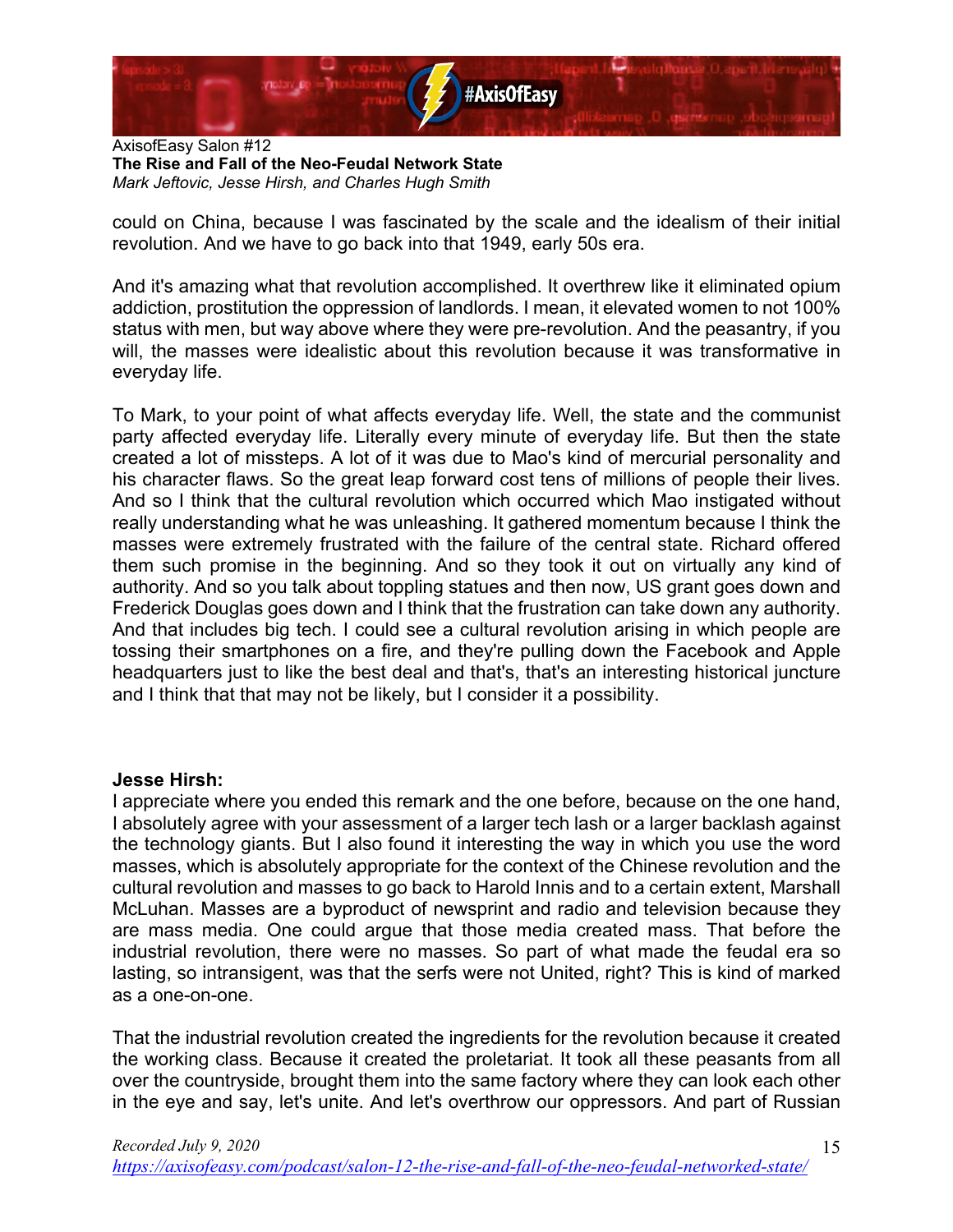

communism was debating, well, we're not industrialized. So what do we do with all these peasants? Cause all these Russian peasants do not have the same unity that the working class does. And that's partly why Stalin was such a terror because he was dealing with the peasantry. He did not have a unified class versus Mao had it easier because he didn't have a working class, right? He just had the proletariat and he was able to use mass communication, radio newsprint, later, television to create the Chinese masses and create a sense of unity. But that era is over.

What we now have instead of mass media is molecular media, right? The idea that instead of creating a mass, it fosters individuals, it fosters networks, it fosters tribes, it fosters small groups. So we no longer have the unity that we were afforded as the proletariat. We no longer had the unity that was given to us as the radio audience or the television audience. Instead, now we're the network audience. And as the network audience, that's why the word ally has become such a touch point. Such a hot word. Because networks need to negotiate alliances and they need to negotiate formations.

And I think the divide and conquer strategy is part of why we feel a certain resignation to thinking that we're headed into the direction we are because the masses don't exist anymore. Unions don't exist anymore. The proletariat doesn't exist anymore. Even the middle class has arguably become a relic of history in the dustbin of history with some holdouts I will acknowledge, but we need to be talking about what is the new identity that unites people, that has them together.

And back to your point, Charles, that's where maybe the Facebook user is a point of unity. You know, that's where maybe the social media user, the subject of surveillance is the unifying identity that we can all rally behind. And yet the counter argument to that is if you look at Facebook, it's one big flame war. It's just everybody fighting everything about whatever. And maybe that's the brilliance of identity politics as a divide and conquer tactic. Is it inherently divides everybody to such granularity that there is no way to actually get unity back to fight the power of that beat.

# **Mark Jeftovic:**

That's why I'm, I'm probably leaning more pessimistic than optimistic these days, because I think you're right about that. And I don't foresee a tech backlash happening anytime within our lifetimes. People love their smartphones. They get dopamine hits from them 50 times an hour. They're not going to be throwing them into a bonfire. Sorry, Charles. It's not going to happen. They'll bastille the fed before they throw their iPhone in a bonfire. And that's why I think that these network nobility, the network nobles will inherit the power vacuum. And I say that with full resignation.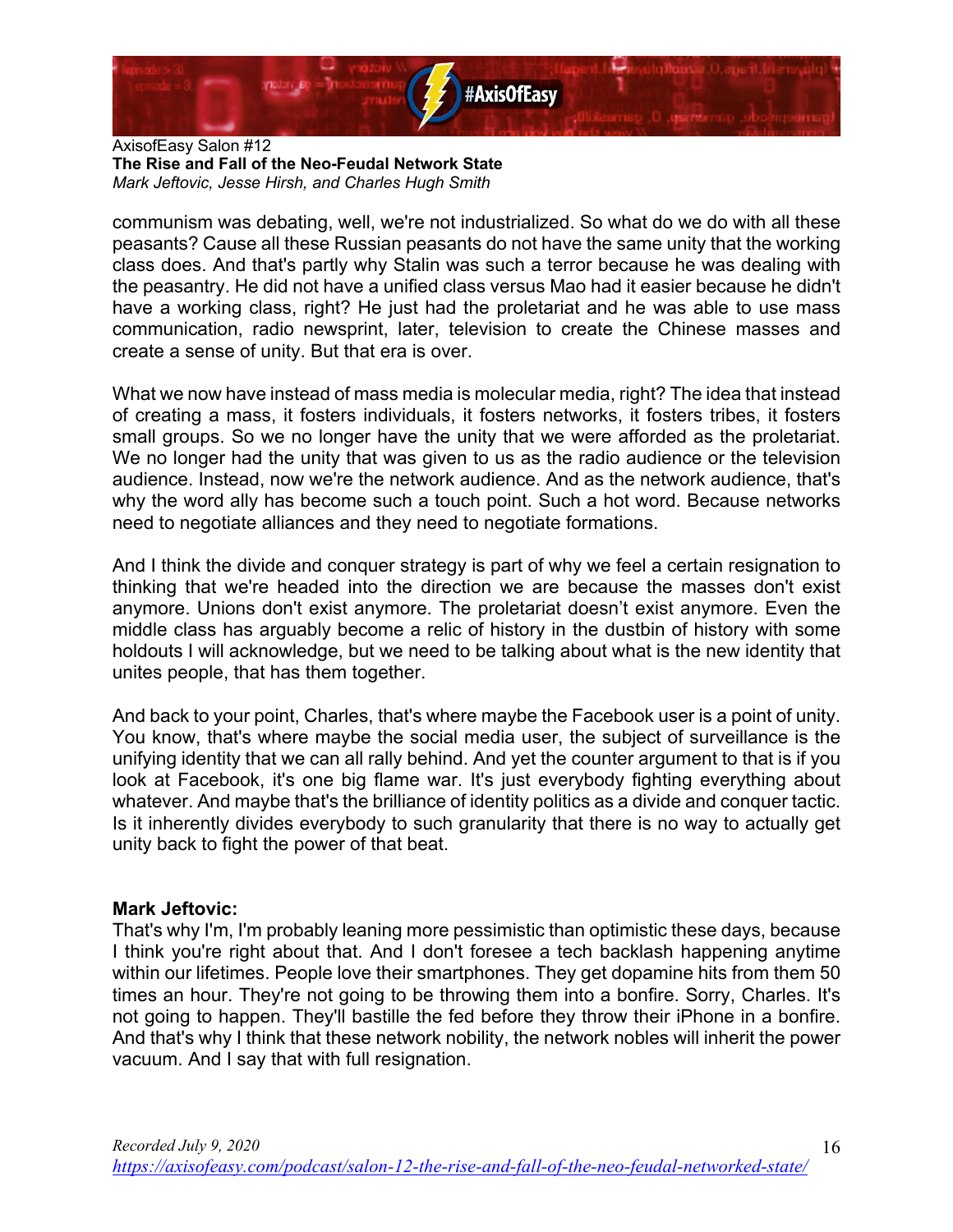

Not this is going to be a really great, brave new world; great leap forward. It will be none of those things.

#### **Jesse Hirsh:**

Well, let me push back and say, I don't think you should be resigned. I think you should be cynical. I think you should be disappointed. But let us not forget our assignment from last week, which is What is the Axis of Easy. And I think part of the point of the Axis of Easy is to either create alternatives, create the space for alternatives, or at the very least, explore alternatives while assessing what it is that's happening. And I don't think we should lose sight of that.

#### **Mark Jeftovic:**

Do you know that during the Russian revolution, there was a civil war. You do know this, there was a civil war between the white russians and the red russians, right?

#### **Jesse Hirsh:**

Well this is after the revolution. Yes. But yes.

#### **Mark Jeftovic:**

Did you know that there was all that?

# **Jesse Hirsh:**

And the white Russians were really the imperial powers against the communists.

#### **Mark Jeftovic:**

But do you know that there was also a third faction that were called The Greens and they sort of most closely identified with libertarians? Not in the sense we know them today, but sort of like ideologically, they kind of were down the middle there. And do you know that they were in that mix too? And they were kind of duking it out during that civil war. And my point is –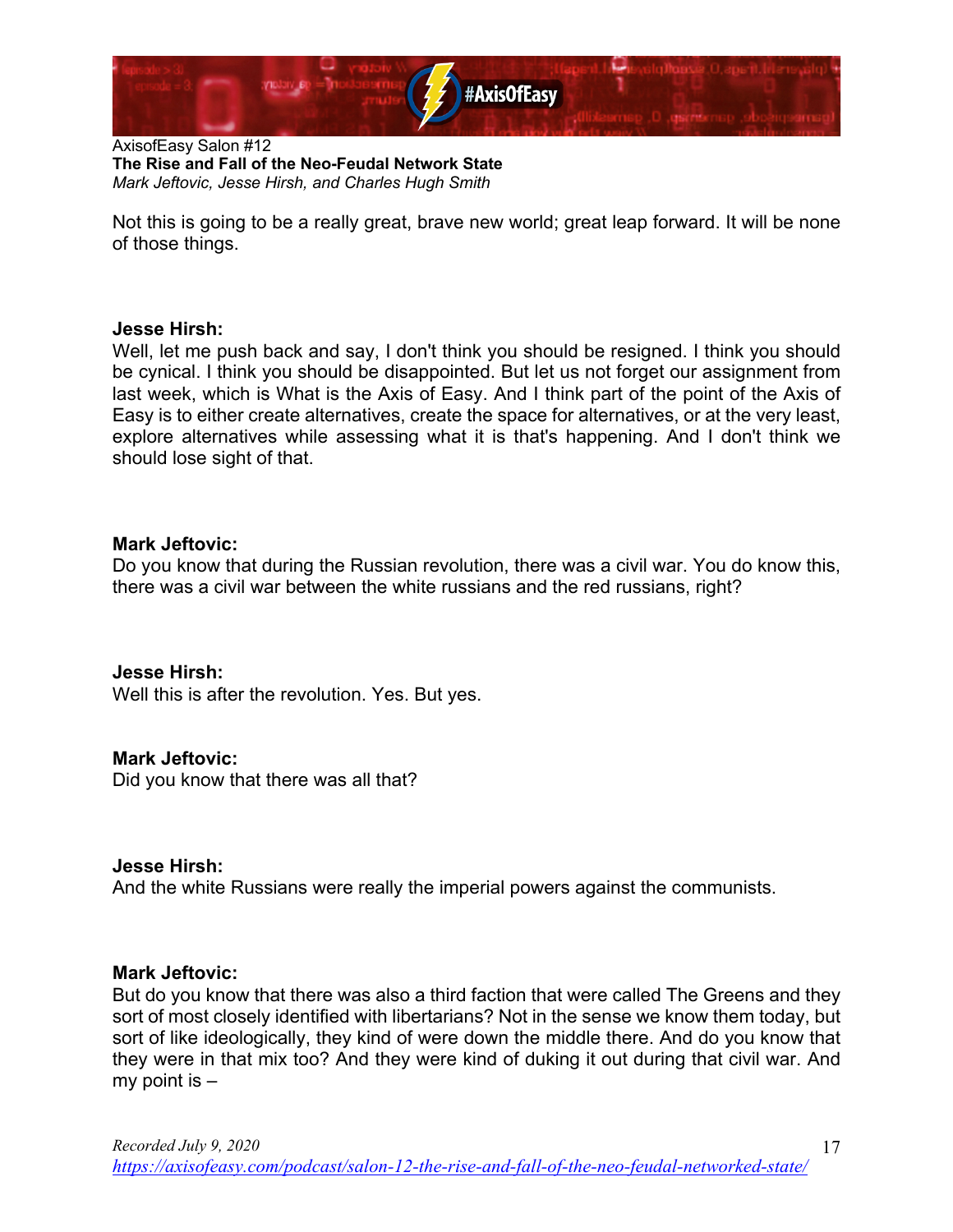

#### **Jesse Hirsh:**

Who are these…So back this up a little, who are they?

#### **Mark Jeftovic:**

That's actually all I really know about them. I have an Anthony C. Sutton book who was talking about Wall Street's role in the rise of the Bolsheviks. And he dedicated that book to the green libertarians who fought against both the Tsarist Imperials and the Bolshevik socialists. And that's all anybody – that's all I know about them. And nobody knows about them. I've asked my libertarian friends about them.

**Jesse Hirsh:** So I would say that –

**Mark Jeftovic:** Hang on.

# **Jesse Hirsh:**

That's pretty light.

# **Mark Jeftovic:**

My point is  $-$ 

#### **Jesse Hirsh:**

I agree that there were people who weren't communists and who weren't idealists [46:22] who were opposing both.

#### **Mark Jeftovic:**

Hang on. Will you let me finish my sentence? My point is, we're the greens. We're the guys that **daren't [46:33]** aligned with these big megalithic forces that no one's ever going to remember, and we'll be forgotten by history. That's what we are.

# **Jesse Hirsh:**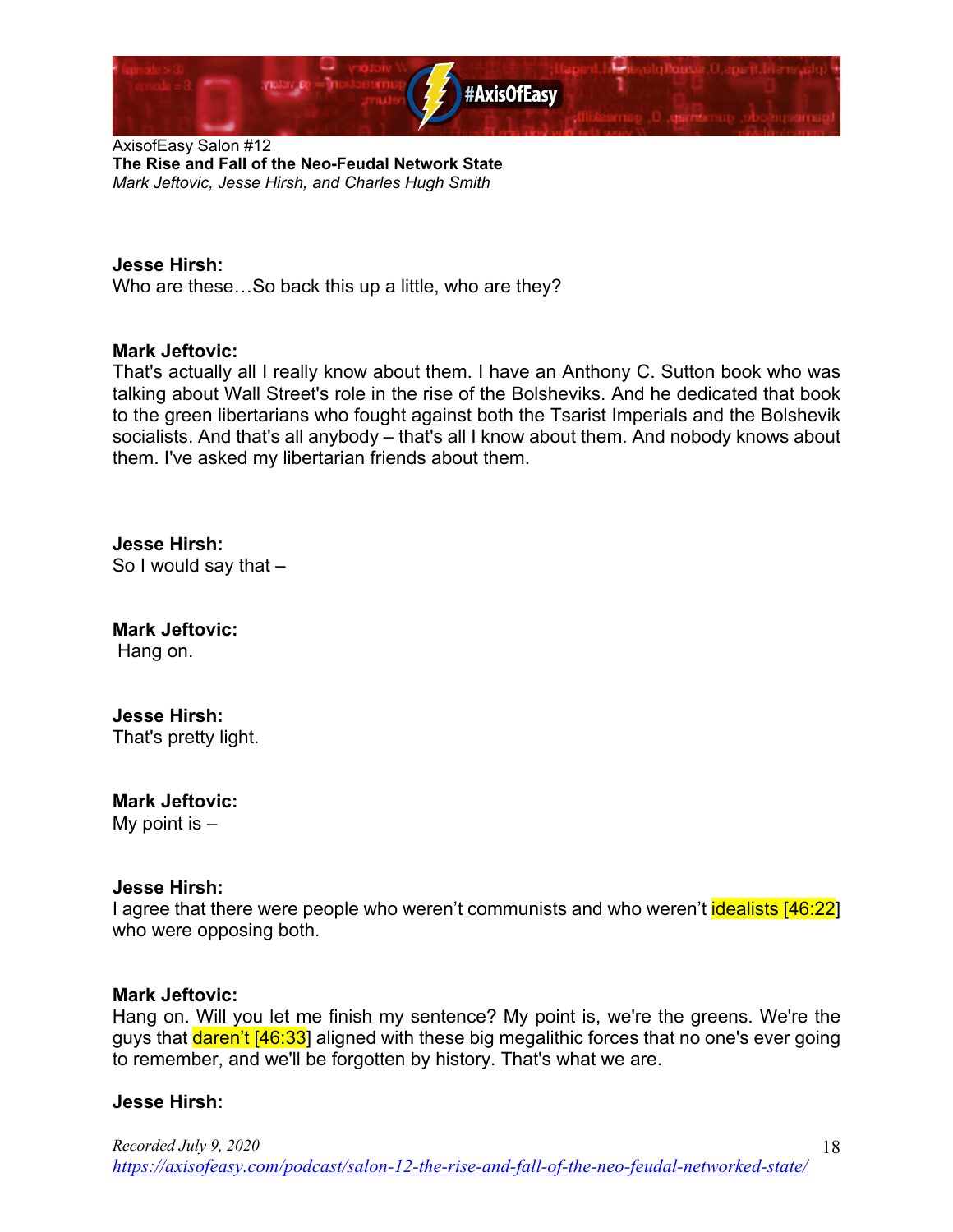

I kind of knew you were going there. And that's why I was pushing back because I need to know more about the people you're comparing us to. Cause there's this thing called cancel culture right now. And I don't want to be associated with no history I don't understand.

# **Mark Jeftovic:**

Right. Let me, well, you know –

Suffice it to say that they were on the side of the angels and they were fighting for the the freedom of the individual person and against the tyranny of both the imperialists and the social and the Bolsheviks and grounded to history.

#### **Jesse Hirsh:**

Again, I think you're taking off on a tangent that I'm not ready to go on. I was just saying, don't be resigned to the evil you see.

# **Mark Jeftovic:**

Yeah. I can see that, I guess.

# **Charles Hugh Smith:**

I want to speak up in favor of Jesse's description of the Axis of Easy.

And what a meta-conversation, right? We're having a conversation about our conversation.

Exploring alternatives. I think that's a darn good phrase. I mean, I think that covers a lot of ground and it captures I would say our ontology, like our sense of being who we are. And also our epistemology. Like, this is what we're interested in. This is what we're trying to learn about, you know? And so, and then I love being able to throw in those big philosophic words every once in a while. Force everybody to go Google them and stuff. Go ahead.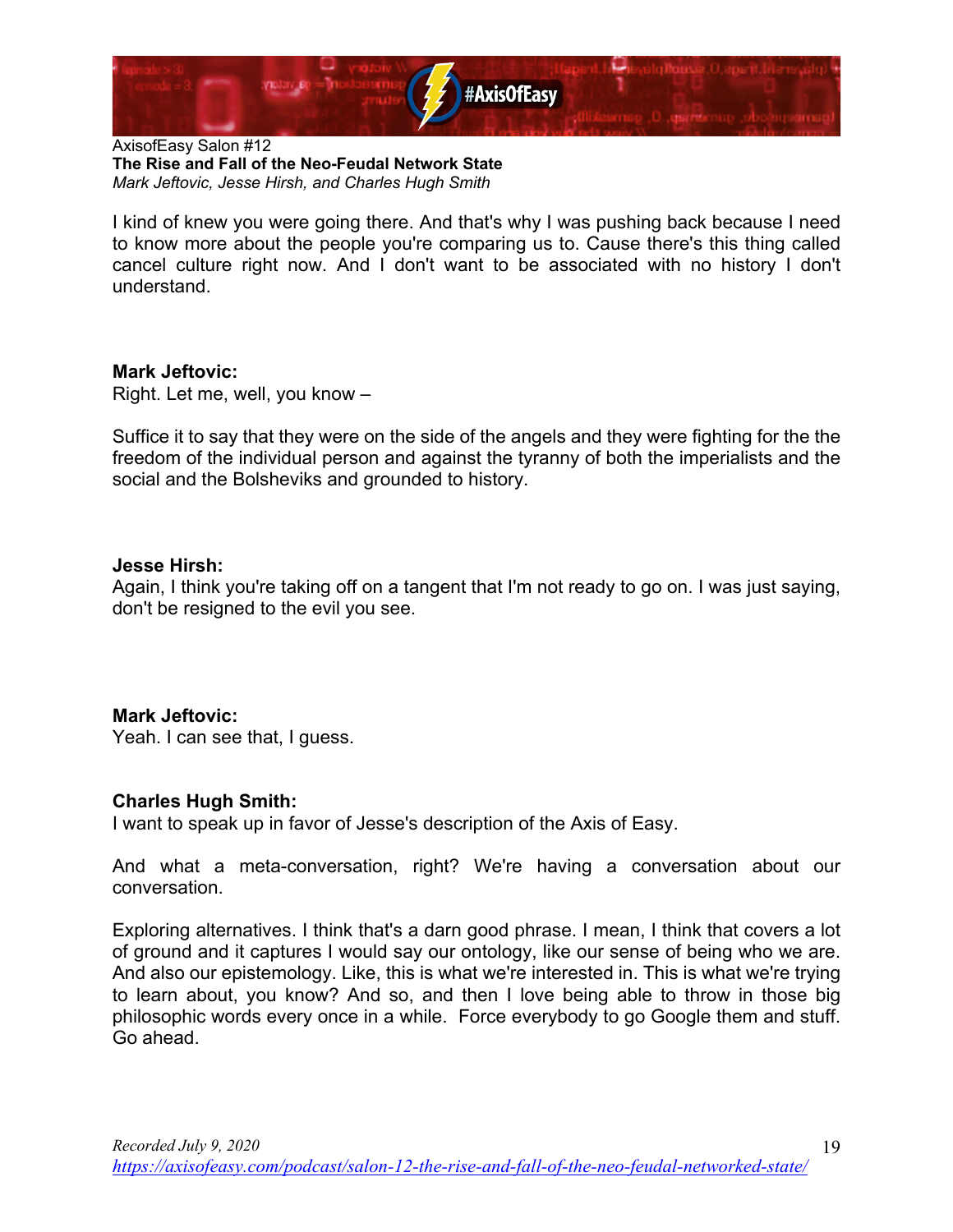

# **Mark Jeftovic:**

I – but at the risk of completely appropriating Jessie's term – my favorite phrase is We See Beyond the Frame, which is your metaview slogan, right? So getting serious.

So yes, I, I succumb to pessimism and this defeatism, right? And I've been like that all week, probably for several weeks on end. But if you really want to distill it down – now that we're into this meta part of the conversation, that everything captures it as well – because you have all of these prevailing narratives that everybody is kind of just either fighting against or buying into. And then we kind of look at them and say, well, you know, I don't think people are really taking this X, Y or Z into account or I think the impetus behind the rise or fall of this narrative is over here and people aren't really paying a lot of attention to that. And so, I always loved that expression We See Beyond the Frame, which I'm not suggesting we steal it, but it's there.

# **Jesse Hirsh:**

No, you can't steal it. It's free. You can take it and use it, and more power to you.

But really, we're talking about the difference between hamburgers and meatballs, right? In that exploring alternatives is seeing beyond the frame. Because if you can't see beyond the frame, you can't see the alternatives. And where I love the phrase Seeing Beyond the Frame, I think it's still a little too abstract for some people. And that, I think it's good to come up with metaphors that are accessible as possible. Cause the other thing that I think describes Axis of Easy is an open conversation, right? And that we're having a conversation. And it's a very open conversation because we believe in the kind of philosophical pursuit of truth or the philosophical pursuit of knowledge, but we're publishing it openly and we're putting it on the web and we're putting it on platform; settle out comments, and we're inviting comments. So we're asking other people to join this open conversation that explores alternatives as we try to look beyond the frame of what's happening in our world so that we can be critical.

So that we could say, Hey, we think there's this Neo-Feudal configuration of power that's emerging, where the few digital lords get to decide who gets to speak and how society is run. And the rest of us get squat. That's terrible, right?

That, I think, is our own kind of virus. That we're trying to infect people. And in that, I think it's also worth remembering that we're really here to rally the many against the few and not the few against the many, right? And so that's why it's important to be accessible. It's important to think of the larger group. And that's why I was fascinated by Charles', his use of the word the "masses". Because there's power in that word. There's a sense of the masses. No one can resist the masses. Facebook can't survive the masses. So there is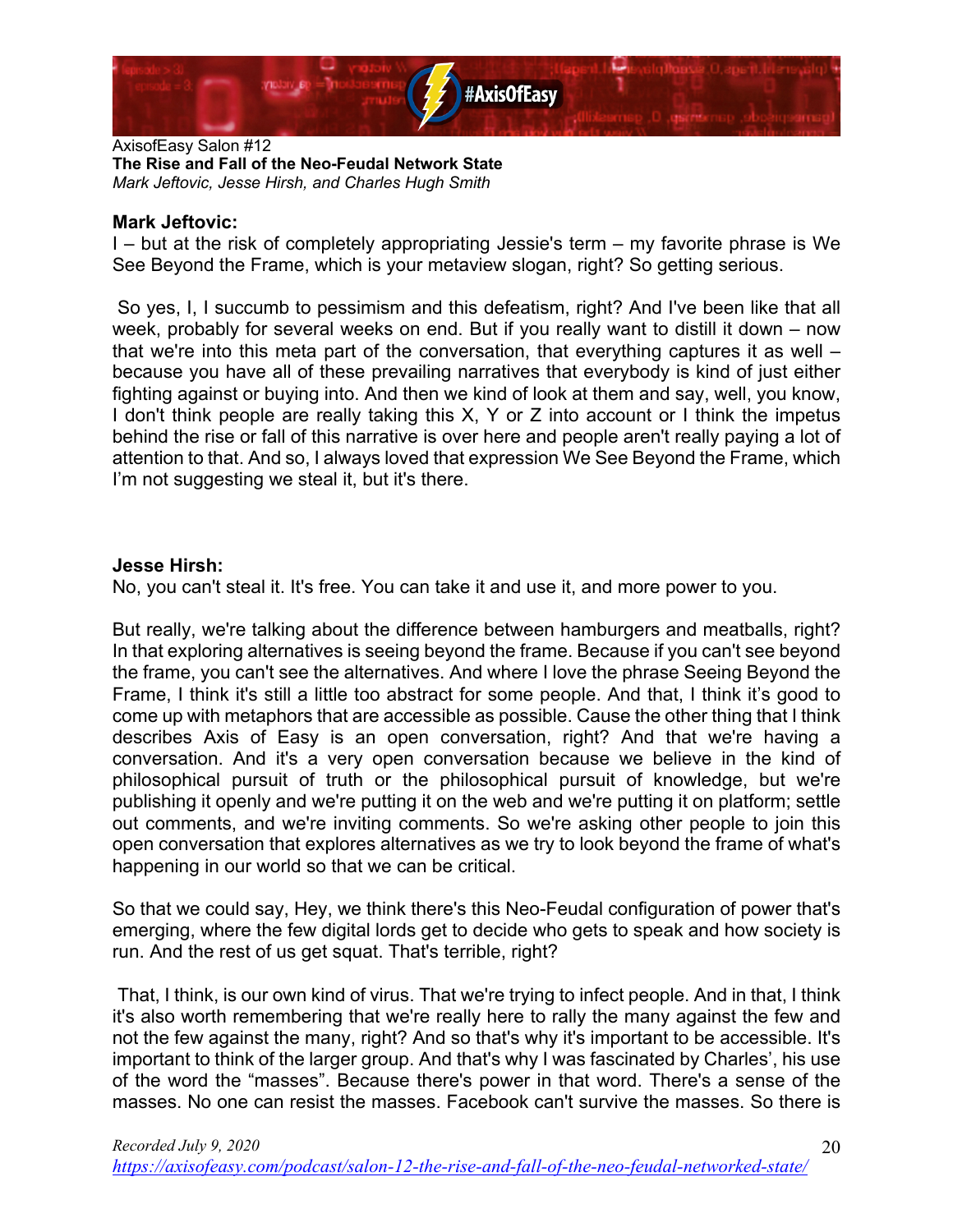

I think, a desire through the Axis of Easy to recreate that broader sense of we're all in it together so that we could stand up against the Facebook. I don't want to throw my smartphone in a fire up with you there Mark, but we can throw Facebook into the fire and use an open source distributed protocol-based federated alternative that kind of gives us the same thing, but ties into our local labor based currency systems that have liberated us from the tyranny of global capital.

# **Charles Hugh Smith:**

Yeah. Very good point. Because you need your smartphone, even if it's a \$20 version to access the digital currencies. That you're getting paid for your labor in the community. So yeah.

I want to retract and digitally cut out that thing about throwing the iPhone in the fire. That's not a winner. It's thrilling the power structure in the fire metaphorically. I want to kind of end here.

Or in my commentary, I'm trying to tie together what you guys have been saying – is that and referring back to the Hanseatic league and which we talked about previously. And the reason why I want to bring that up again is one of the alternatives we want to discuss is the potential for a voluntary political association that then sets limits on things to our mutual benefit. In other words, the Hanseatic league was not imposed on anybody. It was like, well, this is mutually beneficial. I'm getting benefits here. I'm wealthier, I'm more secure. I'm getting a day to day improvement in my living by being a member of one of these states in the Hanseatic League. And so my example, I would say of how this might work as we've talked about the breakup of the nation states. Well then we start finding that the state of California can actually impose global restrictions on big tech, because you don't want to lose that 42 million or 43 million population state. And so, and in fact, I just had to re-jigger, add some stuff to my website to comply with these new regulations that are coming out from the state of California.

And you can say well to the degree that people can move out of the state of California or move there. That's a voluntary political association. And if it's large enough, then it's a point of leverage over the forces that we're talking about. Because you can't afford to lose that market. And also that mind share.

In other words, here is a state of 40 plus million people. It has enormous narrative power. Nevermind the political power. So that's my topic maybe for a future discussion. What are the alternatives out there that people could voluntarily join a blatantly political association that was mutually beneficial. That would then be a point of leverage in these larger forces we're discussing.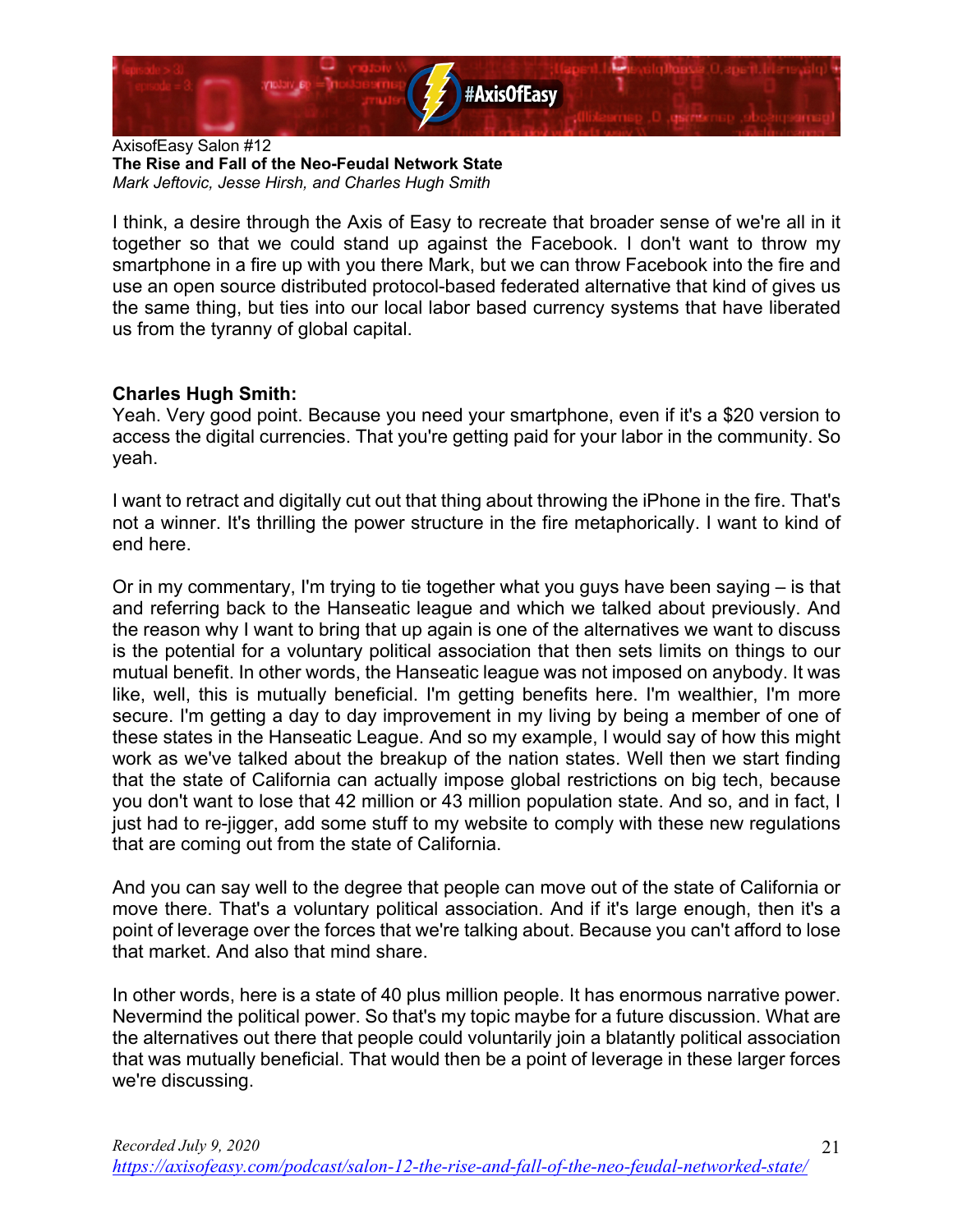

#### **Jesse Hirsh:** Right on.

**Mark Jeftovic:** Jesse? Anything? Or…

# **Jesse Hirsh:**

I'm good ending on that note. I thought that was fantastic.

# **Mark Jeftovic:**

I'm good with that too. I'll just end with one thing saying that if we take the sort of a distilled down version of all three of what we were coming up with, what is Axis of Easy about? It would be exploring alternatives while looking beyond the frame in a world gone full cyberpunk.

# **Charles Hugh Smith:**

Write it down, get it on the site.

# **Mark Jeftovic:**

Yeah. All right. Okay.

So that's it for this week. like us on Spotify, Stitcher, iTunes. Comment on the YouTube video, tell all your friends, and send everyone to axisofeasy.com

# **Jesse Hirsh:**

Or just throw this podcast on the fire.

# **Mark Jeftovic:**

Or just throw this podcast on the fire.